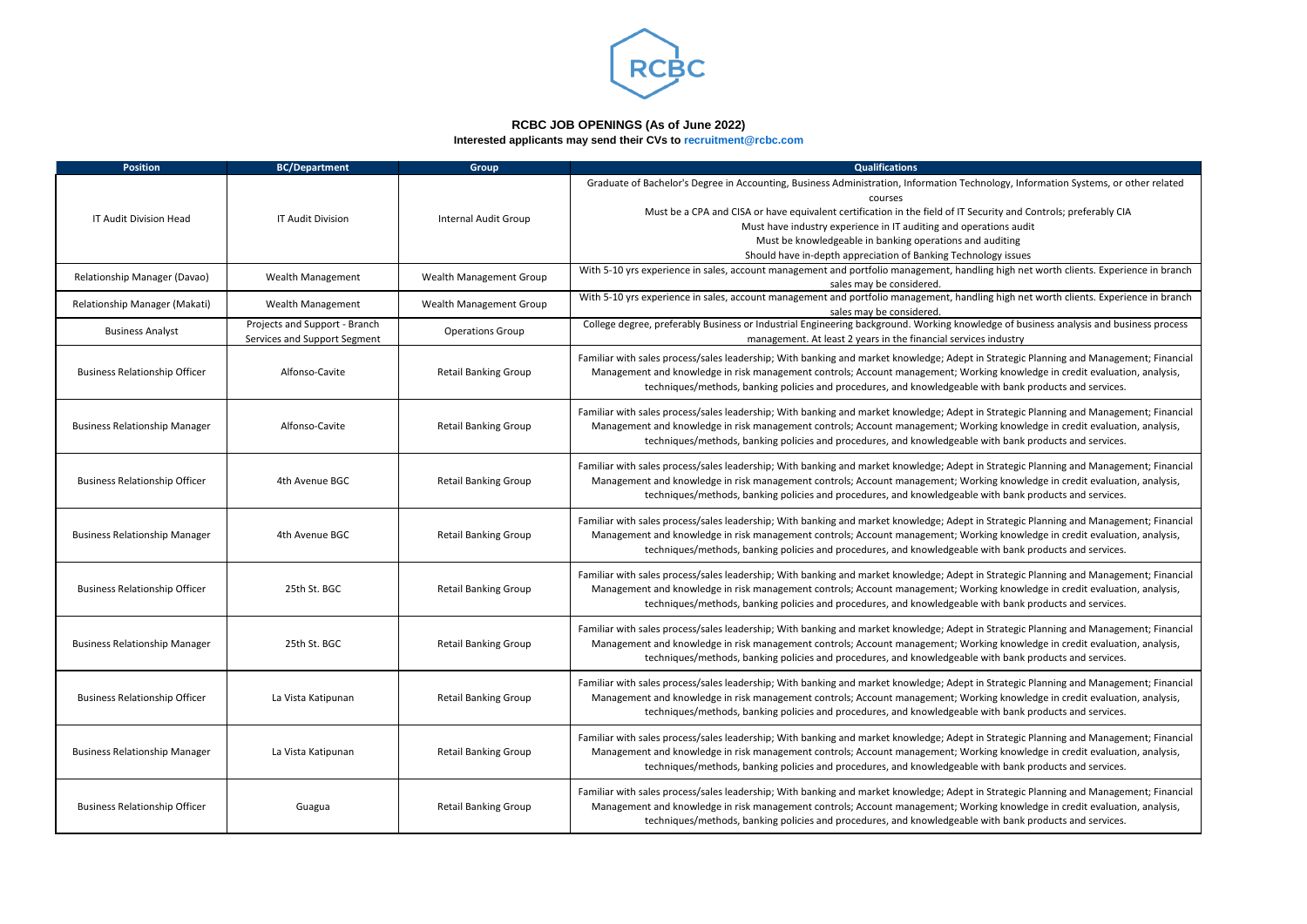

| <b>Business Relationship Manager</b> | Guagua                      | <b>Retail Banking Group</b> | Familiar with sales process/sales leadership; With banking and market knowledge; Adept in !<br>Management and knowledge in risk management controls; Account management; Worki<br>techniques/methods, banking policies and procedures, and knowledgeable w  |
|--------------------------------------|-----------------------------|-----------------------------|-------------------------------------------------------------------------------------------------------------------------------------------------------------------------------------------------------------------------------------------------------------|
| <b>Business Relationship Manager</b> | Morayta                     | <b>Retail Banking Group</b> | Familiar with sales process/sales leadership; With banking and market knowledge; Adept in !<br>Management and knowledge in risk management controls; Account management; Worki<br>techniques/methods, banking policies and procedures, and knowledgeable w  |
| <b>Business Relationship Manager</b> | Starmall-Edsa Shaw BC       | <b>Retail Banking Group</b> | Familiar with sales process/sales leadership; With banking and market knowledge; Adept in !<br>Management and knowledge in risk management controls; Account management; Workin<br>techniques/methods, banking policies and procedures, and knowledgeable w |
| <b>Business Relationship Manager</b> | Edsa Taft BC                | <b>Retail Banking Group</b> | Familiar with sales process/sales leadership; With banking and market knowledge; Adept in !<br>Management and knowledge in risk management controls; Account management; Worki<br>techniques/methods, banking policies and procedures, and knowledgeable w  |
| <b>Business Relationship Manager</b> | Pasay-Libertad BC           | <b>Retail Banking Group</b> | Familiar with sales process/sales leadership; With banking and market knowledge; Adept in !<br>Management and knowledge in risk management controls; Account management; Worki<br>techniques/methods, banking policies and procedures, and knowledgeable w  |
| <b>Business Relationship Manager</b> | Roxas Boulevard-Libertad BC | <b>Retail Banking Group</b> | Familiar with sales process/sales leadership; With banking and market knowledge; Adept in !<br>Management and knowledge in risk management controls; Account management; Worki<br>techniques/methods, banking policies and procedures, and knowledgeable w  |
| <b>Business Relationship Manager</b> | Araneta BC                  | <b>Retail Banking Group</b> | Familiar with sales process/sales leadership; With banking and market knowledge; Adept in !<br>Management and knowledge in risk management controls; Account management; Worki<br>techniques/methods, banking policies and procedures, and knowledgeable w  |
| <b>Business Relationship Manager</b> | P. Tuazon BC                | <b>Retail Banking Group</b> | Familiar with sales process/sales leadership; With banking and market knowledge; Adept in !<br>Management and knowledge in risk management controls; Account management; Worki<br>techniques/methods, banking policies and procedures, and knowledgeable w  |
| <b>Business Relationship Manager</b> | 9th Avenue BGC BC           | <b>Retail Banking Group</b> | Familiar with sales process/sales leadership; With banking and market knowledge; Adept in !<br>Management and knowledge in risk management controls; Account management; Workin<br>techniques/methods, banking policies and procedures, and knowledgeable w |
| <b>Business Relationship Manager</b> | Evangelista BC              | <b>Retail Banking Group</b> | Familiar with sales process/sales leadership; With banking and market knowledge; Adept in !<br>Management and knowledge in risk management controls; Account management; Workin<br>techniques/methods, banking policies and procedures, and knowledgeable w |
| <b>Business Relationship Manager</b> | 3rd Avenue BGC BC           | <b>Retail Banking Group</b> | Familiar with sales process/sales leadership; With banking and market knowledge; Adept in !<br>Management and knowledge in risk management controls; Account management; Workin<br>techniques/methods, banking policies and procedures, and knowledgeable w |
| <b>Business Relationship Manager</b> | Baclaran BC                 | <b>Retail Banking Group</b> | Familiar with sales process/sales leadership; With banking and market knowledge; Adept in !<br>Management and knowledge in risk management controls; Account management; Worki<br>techniques/methods, banking policies and procedures, and knowledgeable w  |
| <b>Business Relationship Manager</b> | Baclaran-Quirino Avenue BC  | <b>Retail Banking Group</b> | Familiar with sales process/sales leadership; With banking and market knowledge; Adept in !<br>Management and knowledge in risk management controls; Account management; Worki<br>techniques/methods, banking policies and procedures, and knowledgeable w  |

Strategic Planning and Management; Financial ng knowledge in credit evaluation, analysis, ith bank products and services.

Strategic Planning and Management; Financial ng knowledge in credit evaluation, analysis, ith bank products and services.

Strategic Planning and Management; Financial ng knowledge in credit evaluation, analysis, ith bank products and services.

Strategic Planning and Management; Financial ng knowledge in credit evaluation, analysis, ith bank products and services.

Strategic Planning and Management; Financial ng knowledge in credit evaluation, analysis, ith bank products and services.

Strategic Planning and Management; Financial ng knowledge in credit evaluation, analysis, ith bank products and services.

Strategic Planning and Management; Financial ng knowledge in credit evaluation, analysis, ith bank products and services.

Strategic Planning and Management; Financial ng knowledge in credit evaluation, analysis, ith bank products and services.

Strategic Planning and Management; Financial ng knowledge in credit evaluation, analysis, ith bank products and services.

Strategic Planning and Management; Financial ng knowledge in credit evaluation, analysis, ith bank products and services.

Strategic Planning and Management; Financial ng knowledge in credit evaluation, analysis, ith bank products and services.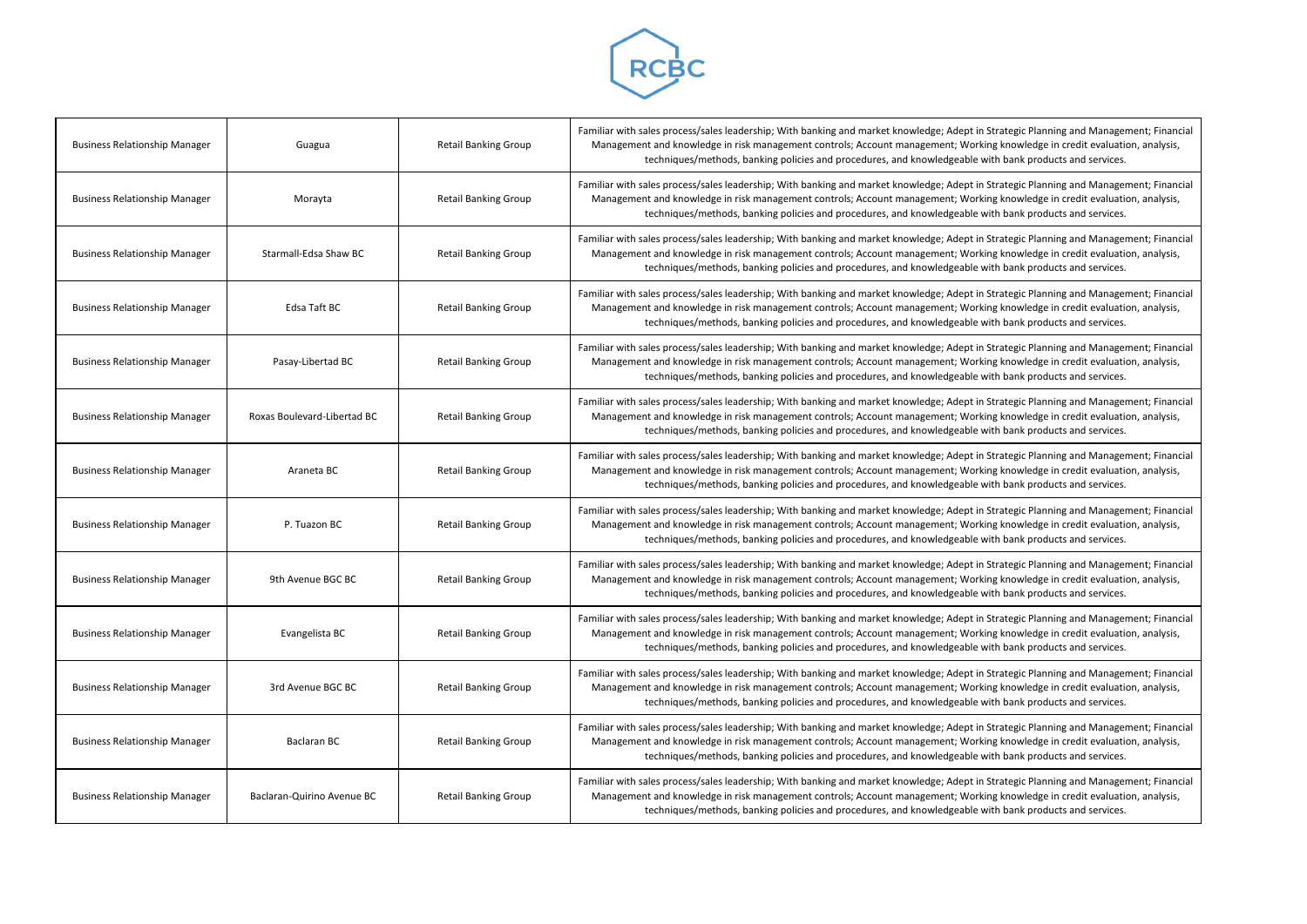

| <b>Business Relationship Manager</b> | Bayani Road BC                                                              | <b>Retail Banking Group</b>                     | Familiar with sales process/sales leadership; With banking and market knowledge; Adept in Strategic Planning ar<br>Management and knowledge in risk management controls; Account management; Working knowledge in cree<br>techniques/methods, banking policies and procedures, and knowledgeable with bank products ar                                                                                                                                                                                                                                                                                                                                                                                               |
|--------------------------------------|-----------------------------------------------------------------------------|-------------------------------------------------|----------------------------------------------------------------------------------------------------------------------------------------------------------------------------------------------------------------------------------------------------------------------------------------------------------------------------------------------------------------------------------------------------------------------------------------------------------------------------------------------------------------------------------------------------------------------------------------------------------------------------------------------------------------------------------------------------------------------|
| <b>Business Relationship Manager</b> | <b>Mckinley BC</b>                                                          | <b>Retail Banking Group</b>                     | Familiar with sales process/sales leadership; With banking and market knowledge; Adept in Strategic Planning ar<br>Management and knowledge in risk management controls; Account management; Working knowledge in cred<br>techniques/methods, banking policies and procedures, and knowledgeable with bank products ar                                                                                                                                                                                                                                                                                                                                                                                               |
| <b>Business Relationship Manager</b> | Pasay BC                                                                    | <b>Retail Banking Group</b>                     | Familiar with sales process/sales leadership; With banking and market knowledge; Adept in Strategic Planning ar<br>Management and knowledge in risk management controls; Account management; Working knowledge in cree<br>techniques/methods, banking policies and procedures, and knowledgeable with bank products ar                                                                                                                                                                                                                                                                                                                                                                                               |
| <b>Business Relationship Manager</b> | C. Raymundo Avenue Pasig                                                    | <b>Retail Banking Group</b>                     | Familiar with sales process/sales leadership; With banking and market knowledge; Adept in Strategic Planning ar<br>Management and knowledge in risk management controls; Account management; Working knowledge in cred<br>techniques/methods, banking policies and procedures, and knowledgeable with bank products ar                                                                                                                                                                                                                                                                                                                                                                                               |
| <b>Business Relationship Manager</b> | San Joaquin, Pasig                                                          | <b>Retail Banking Group</b>                     | Familiar with sales process/sales leadership; With banking and market knowledge; Adept in Strategic Planning ar<br>Management and knowledge in risk management controls; Account management; Working knowledge in cred<br>techniques/methods, banking policies and procedures, and knowledgeable with bank products are                                                                                                                                                                                                                                                                                                                                                                                              |
| <b>Business Relationship Manager</b> | Malate BC                                                                   | <b>Retail Banking Group</b>                     | Familiar with sales process/sales leadership; With banking and market knowledge; Adept in Strategic Planning ar<br>Management and knowledge in risk management controls; Account management; Working knowledge in cree<br>techniques/methods, banking policies and procedures, and knowledgeable with bank products ar                                                                                                                                                                                                                                                                                                                                                                                               |
| <b>Business Relationship Manager</b> | Panglao, Bohol BC                                                           | <b>Retail Banking Group</b>                     | Familiar with sales process/sales leadership; With banking and market knowledge; Adept in Strategic Planning ar<br>Management and knowledge in risk management controls; Account management; Working knowledge in cred<br>techniques/methods, banking policies and procedures, and knowledgeable with bank products ar                                                                                                                                                                                                                                                                                                                                                                                               |
| Analyst Programmer                   | Applications Development Division                                           | Information Technology Shared<br>Services Group | Graduate of a Bachelor's Degree in Information Technology, Computer Science or any IT-related<br>With at least 2-3 year experience in .net, JAVA or Salesforce platforms.                                                                                                                                                                                                                                                                                                                                                                                                                                                                                                                                            |
| <b>Systems Analyst</b>               | Applications Development Division                                           | Information Technology Shared<br>Services Group | Graduate of a Bachelor's Degree in Information Technology, Computer Science or any IT-related<br>With at least 3-5 year experience in .net, JAVA or Salesforce platforms.                                                                                                                                                                                                                                                                                                                                                                                                                                                                                                                                            |
| Relationship Manager (Binondo)       | Chinese Banking Segment 1 - Division                                        | Corporate Banking Group                         | College graduate. With experience as a Relationship Manager handling corporate accounts. Preferably (                                                                                                                                                                                                                                                                                                                                                                                                                                                                                                                                                                                                                |
| <b>Business Analyst</b>              | <b>Business Process Management -</b><br><b>Management Services Division</b> | <b>Operations Group</b>                         | College degree, preferably Business or Industrial Engineering background<br>With experience in Business analysis and related disciplines; policy and process development and managemer<br>requirements analysis and related disciplines; general banking knowledge                                                                                                                                                                                                                                                                                                                                                                                                                                                   |
| Service Associate                    | Virac BC                                                                    | <b>Operations Group</b>                         | Graduate of any 4-year business related course; Fresh graduates are welcome to apply.                                                                                                                                                                                                                                                                                                                                                                                                                                                                                                                                                                                                                                |
| Audit Manager - Head Office          | <b>Head Office Segment</b>                                                  | Internal Audit Group                            | Graduate of a bachelor's degree in a business-related course (e.g. Industrial Management, Finance, Internal A<br>Economics)<br>Must be a Certified Public Accountant (CPA), Certified Internal Auditor (CIA), or Certified Information Syst<br>Working knowledge of risk-based audit, auditing standards, accounting standards, banking regulations, and bank<br>Preferably with at least 3 years industry experience in auditing.<br>Assertive and self-confident; good supervisory and people-management skills; multi-tasking capacity; good are<br>excellent oral and written communication skills; proficient in basic MS Office application<br>Fresh graduates who are CPA, CIA, or CISA are welcome to apply. |

Strategic Planning and Management; Financial ng knowledge in credit evaluation, analysis, ith bank products and services.

Strategic Planning and Management; Financial ng knowledge in credit evaluation, analysis, ith bank products and services.

Strategic Planning and Management; Financial ng knowledge in credit evaluation, analysis, ith bank products and services.

Strategic Planning and Management; Financial ng knowledge in credit evaluation, analysis, ith bank products and services.

Strategic Planning and Management; Financial ng knowledge in credit evaluation, analysis, ith bank products and services.

Strategic Planning and Management; Financial ng knowledge in credit evaluation, analysis, ith bank products and services.

ence or any IT-related course.

ence or any IT-related course.

ccounts. Preferably Chinese speaking

g background ent and management; forms design; system ing knowledge

it, Finance, Internal Auditing, Accounting or

fied Information Systems Auditor (CISA) egulations, and bank operations and processes. auditing.

ing capacity; good analytical/auditing skills; MS Office applications. e to apply.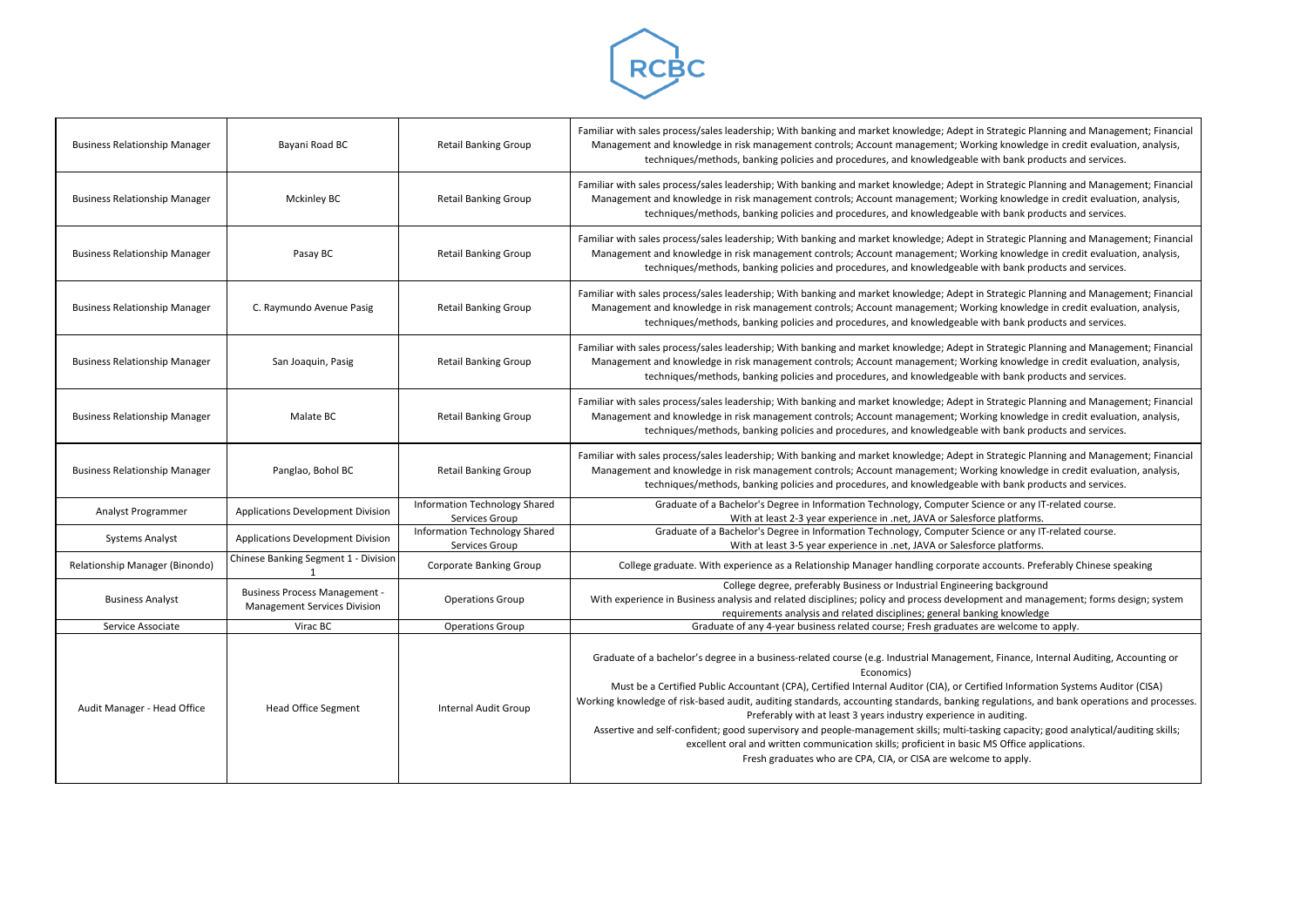

| Audit Manager - Branch                                                             | <b>Branch Segment</b>                                                      | Internal Audit Group                                   | Graduate of a bachelor's degree in a business-related course (e.g. Industrial Management, Finance, Internal Auditing, Accounting or<br>Economics)<br>Must be a Certified Public Accountant (CPA), Certified Internal Auditor (CIA), or Certified Information Systems Auditor (CISA)<br>Working knowledge of risk-based audit, auditing standards, accounting standards, banking regulations, and bank operations and processes.<br>Preferably with at least 3 years industry experience in auditing.<br>Assertive and self-confident; good supervisory and people-management skills; multi-tasking capacity; good analytical/auditing skills;<br>excellent oral and written communication skills; proficient in basic MS Office applications.<br>Fresh graduates who are CPA, CIA, or CISA are welcome to apply. |
|------------------------------------------------------------------------------------|----------------------------------------------------------------------------|--------------------------------------------------------|------------------------------------------------------------------------------------------------------------------------------------------------------------------------------------------------------------------------------------------------------------------------------------------------------------------------------------------------------------------------------------------------------------------------------------------------------------------------------------------------------------------------------------------------------------------------------------------------------------------------------------------------------------------------------------------------------------------------------------------------------------------------------------------------------------------|
| IT Audit Specialist                                                                | <b>IT Audit Division</b>                                                   | <b>Internal Audit Group</b>                            | Bachelor's Degree. Preferably a Certified Public Accountant (CPA) and Certified Information Systems Auditor (CISA).<br>Working knowledge of auditing methods, principles, and processes.<br>Two (2) years industry experience in operations and financial / operations audit. One (1) year experience in IT Audit performing system<br>applications reviews, general control audits and automation projects.<br>Good oral and written communication skills. Analytical skills. Technical aptitude. Must possess some programming skills.                                                                                                                                                                                                                                                                         |
| Product Development Manager                                                        | <b>Business Support Division</b>                                           | <b>Global Transaction Banking Group</b>                | College graduate. With at least 2 years experience in product management and development, focused on cash management and remittance<br>products                                                                                                                                                                                                                                                                                                                                                                                                                                                                                                                                                                                                                                                                  |
| <b>Information Security Risk Specialist</b><br>(Mobile and Web Penetration Tester) | <b>Business Security Governance</b><br>Department                          | <b>Risk Management Group</b>                           | Strong knowledge of operating systems (Linux, Unix, Windows) and web platforms (CMS, Apache, MS IIS, etc.). Has in-depth knowledge of<br>OWASP Top 10 and CVEs. Can clearly and effectively communicate methodologies and techniques with the business unit. Knowledgeable of<br>programming languages and frameworks (such as C++, JavaScript, Ruby, and Python). Ability to use automated Application/Mobile App<br>Security Code Review tool. Can conduct manual testing techniques and methods to reduce false-negative results. Formally document and<br>report testing results, including screenshots and findings.                                                                                                                                                                                        |
| Database Administrator                                                             | <b>Technical Support</b>                                                   | <b>Information Technology Shared</b><br>Services Group | With 5-10 yrs experience in Oracle Database Administration                                                                                                                                                                                                                                                                                                                                                                                                                                                                                                                                                                                                                                                                                                                                                       |
| <b>TMD Control Officer</b>                                                         | <b>Transaction Monitoring Department</b><br><b>Branch Control Division</b> | <b>Operations Group</b>                                | Bachelor's Degree, preferably Business Course. With at least least three (3) years of bank Operations-related work. With solid background on<br>AML. Knowledgeable on branch operations especially branch account opening and exceptions handling.                                                                                                                                                                                                                                                                                                                                                                                                                                                                                                                                                               |
| <b>Credit Analyst</b>                                                              | Financial Institutions & Support<br>Segment                                | <b>Treasury Group</b>                                  | Graduate of economics, business management or banking. Preferably with experience in credit analysis. Fresh graduates with excellent<br>scholastic records may apply.                                                                                                                                                                                                                                                                                                                                                                                                                                                                                                                                                                                                                                            |
| Service Associate                                                                  | St. Ignatius Quezon City BC                                                | <b>Operations Group</b>                                | Graduate of any 4-year business related course; Fresh graduates are welcome to apply.                                                                                                                                                                                                                                                                                                                                                                                                                                                                                                                                                                                                                                                                                                                            |
| Service Associate                                                                  | Panglao, Bohol BC                                                          | <b>Operations Group</b>                                | Graduate of any 4-year business related course; Fresh graduates are welcome to apply.                                                                                                                                                                                                                                                                                                                                                                                                                                                                                                                                                                                                                                                                                                                            |
| Service Associate                                                                  | Tagbilaran, Bohol BC                                                       | <b>Operations Group</b>                                | Graduate of any 4-year business related course; Fresh graduates are welcome to apply.                                                                                                                                                                                                                                                                                                                                                                                                                                                                                                                                                                                                                                                                                                                            |
| Service Associate                                                                  | Boac- Marinduque BC                                                        | <b>Operations Group</b>                                | Graduate of any 4-year business related course; Fresh graduates are welcome to apply.                                                                                                                                                                                                                                                                                                                                                                                                                                                                                                                                                                                                                                                                                                                            |
| Service Associate                                                                  | <b>NAIA Terminal 1 BC</b>                                                  | <b>Operations Group</b>                                | Graduate of any 4-year business related course; Fresh graduates are welcome to apply.                                                                                                                                                                                                                                                                                                                                                                                                                                                                                                                                                                                                                                                                                                                            |
| Service Associate                                                                  | Legaspi Village BC                                                         | <b>Operations Group</b>                                | Graduate of any 4-year business related course; Fresh graduates are welcome to apply.                                                                                                                                                                                                                                                                                                                                                                                                                                                                                                                                                                                                                                                                                                                            |
| Cross Sell Officer                                                                 | <b>Traditional Cross Sell Department</b>                                   | <b>Retail Banking Group</b>                            | College graduate. With at least 2 years experience in campaigns design and creation                                                                                                                                                                                                                                                                                                                                                                                                                                                                                                                                                                                                                                                                                                                              |
| Reserve Officer                                                                    | South Metro Manila Region                                                  | <b>Operations Group</b>                                | Preferably with experience in banking industry; an advantage if with sales/ marketing experience in a bank; with supervisory capacity.                                                                                                                                                                                                                                                                                                                                                                                                                                                                                                                                                                                                                                                                           |
| Reserve Officer                                                                    | North Luzon Region                                                         | <b>Operations Group</b>                                | Preferably with experience in banking industry; an advantage if with sales/ marketing experience in a bank; with supervisory capacity.                                                                                                                                                                                                                                                                                                                                                                                                                                                                                                                                                                                                                                                                           |
| Reserve Officer                                                                    | South Luzon Region                                                         | <b>Operations Group</b>                                | Preferably with experience in banking industry; an advantage if with sales/ marketing experience in a bank; with supervisory capacity.                                                                                                                                                                                                                                                                                                                                                                                                                                                                                                                                                                                                                                                                           |
| <b>Business Relationship Officer</b>                                               | Baclaran-Quirino Avenue BC                                                 | <b>Retail Banking Group</b>                            | Familiar with sales process/sales leadership; With banking and market knowledge; Adept in Strategic Planning and Management; Financial<br>Management and knowledge in risk management controls; Account management; Working knowledge in credit evaluation, analysis,<br>techniques/methods, banking policies and procedures, and knowledgeable with bank products and services.                                                                                                                                                                                                                                                                                                                                                                                                                                 |
| <b>Business Relationship Officer</b>                                               | Baclaran                                                                   | <b>Retail Banking Group</b>                            | Familiar with sales process/sales leadership; With banking and market knowledge; Adept in Strategic Planning and Management; Financial<br>Management and knowledge in risk management controls; Account management; Working knowledge in credit evaluation, analysis,<br>techniques/methods, banking policies and procedures, and knowledgeable with bank products and services.                                                                                                                                                                                                                                                                                                                                                                                                                                 |
| <b>Business Relationship Officer</b>                                               | Betterliving - Bicutan                                                     | <b>Retail Banking Group</b>                            | Familiar with sales process/sales leadership; With banking and market knowledge; Adept in Strategic Planning and Management; Financial<br>Management and knowledge in risk management controls; Account management; Working knowledge in credit evaluation, analysis,<br>techniques/methods, banking policies and procedures, and knowledgeable with bank products and services.                                                                                                                                                                                                                                                                                                                                                                                                                                 |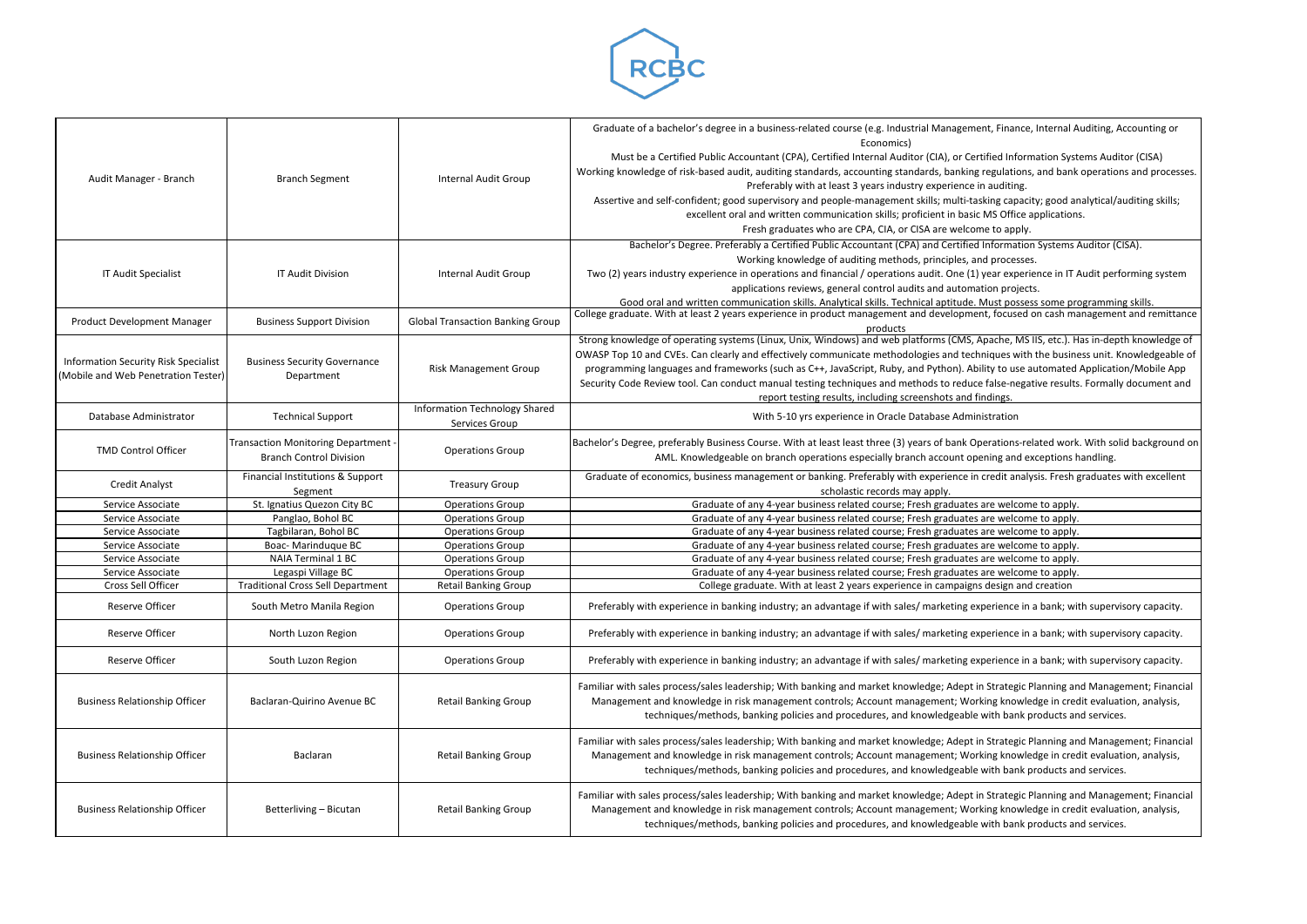

| <b>Business Relationship Officer</b> | Betterliving         | <b>Retail Banking Group</b> | Familiar with sales process/sales leadership; With banking and market knowledge; Adept in !<br>Management and knowledge in risk management controls; Account management; Workin<br>techniques/methods, banking policies and procedures, and knowledgeable w |
|--------------------------------------|----------------------|-----------------------------|-------------------------------------------------------------------------------------------------------------------------------------------------------------------------------------------------------------------------------------------------------------|
| <b>Business Relationship Officer</b> | Bel-Air              | <b>Retail Banking Group</b> | Familiar with sales process/sales leadership; With banking and market knowledge; Adept in !<br>Management and knowledge in risk management controls; Account management; Worki<br>techniques/methods, banking policies and procedures, and knowledgeable w  |
| <b>Business Relationship Officer</b> | JP Rizal-Makati Ave  | <b>Retail Banking Group</b> | Familiar with sales process/sales leadership; With banking and market knowledge; Adept in !<br>Management and knowledge in risk management controls; Account management; Worki<br>techniques/methods, banking policies and procedures, and knowledgeable w  |
| <b>Business Relationship Officer</b> | Pasong Tamo          | <b>Retail Banking Group</b> | Familiar with sales process/sales leadership; With banking and market knowledge; Adept in !<br>Management and knowledge in risk management controls; Account management; Worki<br>techniques/methods, banking policies and procedures, and knowledgeable w  |
| <b>Business Relationship Officer</b> | Pasong Tamo-Bagtikan | <b>Retail Banking Group</b> | Familiar with sales process/sales leadership; With banking and market knowledge; Adept in !<br>Management and knowledge in risk management controls; Account management; Worki<br>techniques/methods, banking policies and procedures, and knowledgeable w  |
| <b>Business Relationship Officer</b> | Rcbc Plaza Main BC   | <b>Retail Banking Group</b> | Familiar with sales process/sales leadership; With banking and market knowledge; Adept in !<br>Management and knowledge in risk management controls; Account management; Worki<br>techniques/methods, banking policies and procedures, and knowledgeable w  |
| <b>Business Relationship Officer</b> | Rockwell             | <b>Retail Banking Group</b> | Familiar with sales process/sales leadership; With banking and market knowledge; Adept in !<br>Management and knowledge in risk management controls; Account management; Worki<br>techniques/methods, banking policies and procedures, and knowledgeable w  |
| <b>Business Relationship Officer</b> | Salcedo Village      | <b>Retail Banking Group</b> | Familiar with sales process/sales leadership; With banking and market knowledge; Adept in !<br>Management and knowledge in risk management controls; Account management; Worki<br>techniques/methods, banking policies and procedures, and knowledgeable w  |
| <b>Business Relationship Officer</b> | San Lorenzo          | <b>Retail Banking Group</b> | Familiar with sales process/sales leadership; With banking and market knowledge; Adept in !<br>Management and knowledge in risk management controls; Account management; Worki<br>techniques/methods, banking policies and procedures, and knowledgeable w  |
| <b>Business Relationship Officer</b> | The Beacon           | <b>Retail Banking Group</b> | Familiar with sales process/sales leadership; With banking and market knowledge; Adept in !<br>Management and knowledge in risk management controls; Account management; Workin<br>techniques/methods, banking policies and procedures, and knowledgeable w |
| <b>Business Relationship Officer</b> | Linden Suites        | <b>Retail Banking Group</b> | Familiar with sales process/sales leadership; With banking and market knowledge; Adept in !<br>Management and knowledge in risk management controls; Account management; Worki<br>techniques/methods, banking policies and procedures, and knowledgeable w  |
| <b>Business Relationship Officer</b> | Tektite              | <b>Retail Banking Group</b> | Familiar with sales process/sales leadership; With banking and market knowledge; Adept in !<br>Management and knowledge in risk management controls; Account management; Worki<br>techniques/methods, banking policies and procedures, and knowledgeable w  |
| <b>Business Relationship Officer</b> | Boni Avenue          | <b>Retail Banking Group</b> | Familiar with sales process/sales leadership; With banking and market knowledge; Adept in !<br>Management and knowledge in risk management controls; Account management; Worki<br>techniques/methods, banking policies and procedures, and knowledgeable w  |

Strategic Planning and Management; Financial ng knowledge in credit evaluation, analysis, ith bank products and services.

Strategic Planning and Management; Financial ng knowledge in credit evaluation, analysis, ith bank products and services.

Strategic Planning and Management; Financial ng knowledge in credit evaluation, analysis, ith bank products and services.

Strategic Planning and Management; Financial ng knowledge in credit evaluation, analysis, ith bank products and services.

Strategic Planning and Management; Financial ng knowledge in credit evaluation, analysis, ith bank products and services.

Strategic Planning and Management; Financial ng knowledge in credit evaluation, analysis, ith bank products and services.

Strategic Planning and Management; Financial ng knowledge in credit evaluation, analysis, ith bank products and services.

Strategic Planning and Management; Financial ng knowledge in credit evaluation, analysis, ith bank products and services.

Strategic Planning and Management; Financial ng knowledge in credit evaluation, analysis, ith bank products and services.

Strategic Planning and Management; Financial ng knowledge in credit evaluation, analysis, ith bank products and services.

Strategic Planning and Management; Financial ng knowledge in credit evaluation, analysis, ith bank products and services.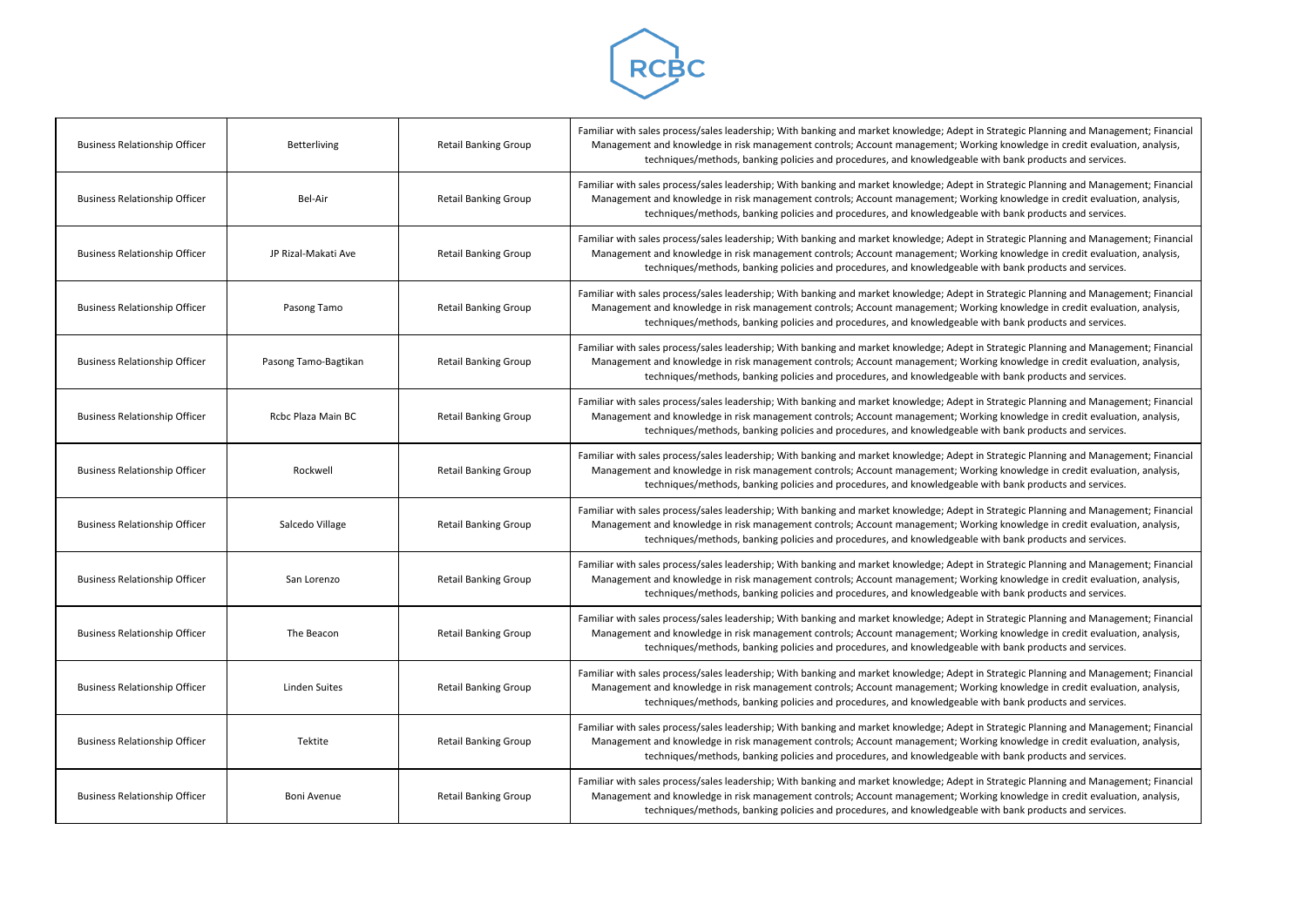

| <b>Business Relationship Officer</b> | Lee Shaw Blvd                  | <b>Retail Banking Group</b> | Familiar with sales process/sales leadership; With banking and market knowledge; Adept in !<br>Management and knowledge in risk management controls; Account management; Worki<br>techniques/methods, banking policies and procedures, and knowledgeable w |
|--------------------------------------|--------------------------------|-----------------------------|------------------------------------------------------------------------------------------------------------------------------------------------------------------------------------------------------------------------------------------------------------|
| <b>Business Relationship Officer</b> | Greenhills                     | <b>Retail Banking Group</b> | Familiar with sales process/sales leadership; With banking and market knowledge; Adept in !<br>Management and knowledge in risk management controls; Account management; Worki<br>techniques/methods, banking policies and procedures, and knowledgeable w |
| <b>Business Relationship Officer</b> | <b>Ortigas Ave- Greenhills</b> | <b>Retail Banking Group</b> | Familiar with sales process/sales leadership; With banking and market knowledge; Adept in !<br>Management and knowledge in risk management controls; Account management; Worki<br>techniques/methods, banking policies and procedures, and knowledgeable w |
| <b>Business Relationship Officer</b> | Greenhills P. Guevarra         | <b>Retail Banking Group</b> | Familiar with sales process/sales leadership; With banking and market knowledge; Adept in !<br>Management and knowledge in risk management controls; Account management; Worki<br>techniques/methods, banking policies and procedures, and knowledgeable w |
| <b>Business Relationship Officer</b> | Annapolis-Missouri             | <b>Retail Banking Group</b> | Familiar with sales process/sales leadership; With banking and market knowledge; Adept in !<br>Management and knowledge in risk management controls; Account management; Worki<br>techniques/methods, banking policies and procedures, and knowledgeable w |
| <b>Business Relationship Officer</b> | Connecticut                    | <b>Retail Banking Group</b> | Familiar with sales process/sales leadership; With banking and market knowledge; Adept in !<br>Management and knowledge in risk management controls; Account management; Worki<br>techniques/methods, banking policies and procedures, and knowledgeable w |
| <b>Business Relationship Officer</b> | Reliance                       | <b>Retail Banking Group</b> | Familiar with sales process/sales leadership; With banking and market knowledge; Adept in !<br>Management and knowledge in risk management controls; Account management; Worki<br>techniques/methods, banking policies and procedures, and knowledgeable w |
| <b>Business Relationship Officer</b> | <b>ATY Center</b>              | <b>Retail Banking Group</b> | Familiar with sales process/sales leadership; With banking and market knowledge; Adept in !<br>Management and knowledge in risk management controls; Account management; Worki<br>techniques/methods, banking policies and procedures, and knowledgeable w |
| <b>Business Relationship Officer</b> | Fort Bonifacio Burgos Circle   | <b>Retail Banking Group</b> | Familiar with sales process/sales leadership; With banking and market knowledge; Adept in !<br>Management and knowledge in risk management controls; Account management; Worki<br>techniques/methods, banking policies and procedures, and knowledgeable w |
| <b>Business Relationship Officer</b> | The Fort Sunlife               | <b>Retail Banking Group</b> | Familiar with sales process/sales leadership; With banking and market knowledge; Adept in !<br>Management and knowledge in risk management controls; Account management; Worki<br>techniques/methods, banking policies and procedures, and knowledgeable w |
| <b>Business Relationship Officer</b> | Pioneer                        | <b>Retail Banking Group</b> | Familiar with sales process/sales leadership; With banking and market knowledge; Adept in !<br>Management and knowledge in risk management controls; Account management; Worki<br>techniques/methods, banking policies and procedures, and knowledgeable w |
| <b>Business Relationship Officer</b> | Macapagal Ave - Pearl Drive    | <b>Retail Banking Group</b> | Familiar with sales process/sales leadership; With banking and market knowledge; Adept in !<br>Management and knowledge in risk management controls; Account management; Worki<br>techniques/methods, banking policies and procedures, and knowledgeable w |
| <b>Business Relationship Officer</b> | Pasay                          | <b>Retail Banking Group</b> | Familiar with sales process/sales leadership; With banking and market knowledge; Adept in !<br>Management and knowledge in risk management controls; Account management; Worki<br>techniques/methods, banking policies and procedures, and knowledgeable w |

Strategic Planning and Management; Financial ng knowledge in credit evaluation, analysis, ith bank products and services.

Strategic Planning and Management; Financial ng knowledge in credit evaluation, analysis, ith bank products and services.

Strategic Planning and Management; Financial ng knowledge in credit evaluation, analysis, ith bank products and services.

Strategic Planning and Management; Financial ng knowledge in credit evaluation, analysis, ith bank products and services.

Strategic Planning and Management; Financial ng knowledge in credit evaluation, analysis, ith bank products and services.

Strategic Planning and Management; Financial ng knowledge in credit evaluation, analysis, ith bank products and services.

Strategic Planning and Management; Financial ng knowledge in credit evaluation, analysis, ith bank products and services.

Strategic Planning and Management; Financial ng knowledge in credit evaluation, analysis, ith bank products and services.

Strategic Planning and Management; Financial ng knowledge in credit evaluation, analysis, ith bank products and services.

Strategic Planning and Management; Financial ng knowledge in credit evaluation, analysis, ith bank products and services.

Strategic Planning and Management; Financial ng knowledge in credit evaluation, analysis, ith bank products and services.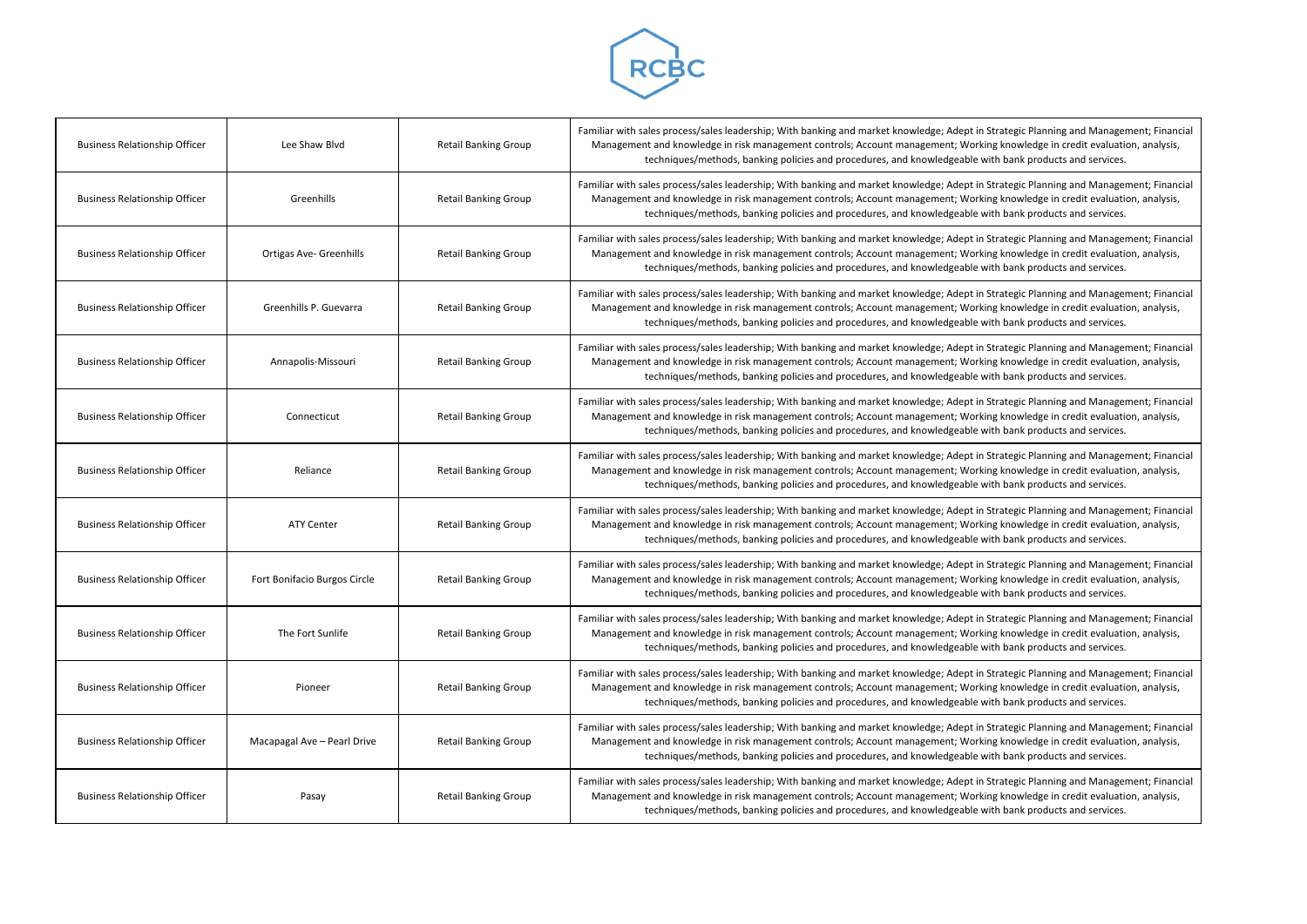

| <b>Business Relationship Officer</b> | Binondo              | <b>Retail Banking Group</b> | Familiar with sales process/sales leadership; With banking and market knowledge; Adept in !<br>Management and knowledge in risk management controls; Account management; Workin<br>techniques/methods, banking policies and procedures, and knowledgeable w |
|--------------------------------------|----------------------|-----------------------------|-------------------------------------------------------------------------------------------------------------------------------------------------------------------------------------------------------------------------------------------------------------|
| <b>Business Relationship Officer</b> | Elcano               | <b>Retail Banking Group</b> | Familiar with sales process/sales leadership; With banking and market knowledge; Adept in !<br>Management and knowledge in risk management controls; Account management; Worki<br>techniques/methods, banking policies and procedures, and knowledgeable w  |
| <b>Business Relationship Officer</b> | Valenzuela           | <b>Retail Banking Group</b> | Familiar with sales process/sales leadership; With banking and market knowledge; Adept in !<br>Management and knowledge in risk management controls; Account management; Worki<br>techniques/methods, banking policies and procedures, and knowledgeable w  |
| <b>Business Relationship Officer</b> | T. Alonzo            | <b>Retail Banking Group</b> | Familiar with sales process/sales leadership; With banking and market knowledge; Adept in !<br>Management and knowledge in risk management controls; Account management; Worki<br>techniques/methods, banking policies and procedures, and knowledgeable w  |
| <b>Business Relationship Officer</b> | Raon Sales           | <b>Retail Banking Group</b> | Familiar with sales process/sales leadership; With banking and market knowledge; Adept in !<br>Management and knowledge in risk management controls; Account management; Worki<br>techniques/methods, banking policies and procedures, and knowledgeable w  |
| <b>Business Relationship Officer</b> | Gilmore              | <b>Retail Banking Group</b> | Familiar with sales process/sales leadership; With banking and market knowledge; Adept in !<br>Management and knowledge in risk management controls; Account management; Worki<br>techniques/methods, banking policies and procedures, and knowledgeable w  |
| <b>Business Relationship Officer</b> | New Manila           | <b>Retail Banking Group</b> | Familiar with sales process/sales leadership; With banking and market knowledge; Adept in !<br>Management and knowledge in risk management controls; Account management; Worki<br>techniques/methods, banking policies and procedures, and knowledgeable w  |
| <b>Business Relationship Officer</b> | Commonwealth Balara  | <b>Retail Banking Group</b> | Familiar with sales process/sales leadership; With banking and market knowledge; Adept in !<br>Management and knowledge in risk management controls; Account management; Worki<br>techniques/methods, banking policies and procedures, and knowledgeable w  |
| <b>Business Relationship Officer</b> | Congressional        | <b>Retail Banking Group</b> | Familiar with sales process/sales leadership; With banking and market knowledge; Adept in !<br>Management and knowledge in risk management controls; Account management; Worki<br>techniques/methods, banking policies and procedures, and knowledgeable w  |
| <b>Business Relationship Officer</b> | Novaliches           | <b>Retail Banking Group</b> | Familiar with sales process/sales leadership; With banking and market knowledge; Adept in !<br>Management and knowledge in risk management controls; Account management; Worki<br>techniques/methods, banking policies and procedures, and knowledgeable w  |
| <b>Business Relationship Officer</b> | Santiago Centro-West | <b>Retail Banking Group</b> | Familiar with sales process/sales leadership; With banking and market knowledge; Adept in !<br>Management and knowledge in risk management controls; Account management; Workin<br>techniques/methods, banking policies and procedures, and knowledgeable w |
| <b>Business Relationship Officer</b> | Dagupan              | <b>Retail Banking Group</b> | Familiar with sales process/sales leadership; With banking and market knowledge; Adept in !<br>Management and knowledge in risk management controls; Account management; Workin<br>techniques/methods, banking policies and procedures, and knowledgeable w |
| <b>Business Relationship Officer</b> | Tarlac Sto. Cristo   | <b>Retail Banking Group</b> | Familiar with sales process/sales leadership; With banking and market knowledge; Adept in !<br>Management and knowledge in risk management controls; Account management; Worki<br>techniques/methods, banking policies and procedures, and knowledgeable w  |

Strategic Planning and Management; Financial ng knowledge in credit evaluation, analysis, ith bank products and services.

Strategic Planning and Management; Financial ng knowledge in credit evaluation, analysis, ith bank products and services.

Strategic Planning and Management; Financial ng knowledge in credit evaluation, analysis, ith bank products and services.

Strategic Planning and Management; Financial ng knowledge in credit evaluation, analysis, ith bank products and services.

Strategic Planning and Management; Financial ng knowledge in credit evaluation, analysis, ith bank products and services.

Strategic Planning and Management; Financial ng knowledge in credit evaluation, analysis, ith bank products and services.

Strategic Planning and Management; Financial ng knowledge in credit evaluation, analysis, ith bank products and services.

Strategic Planning and Management; Financial ng knowledge in credit evaluation, analysis, ith bank products and services.

Strategic Planning and Management; Financial ng knowledge in credit evaluation, analysis, ith bank products and services.

Strategic Planning and Management; Financial ng knowledge in credit evaluation, analysis, ith bank products and services.

Strategic Planning and Management; Financial ng knowledge in credit evaluation, analysis, ith bank products and services.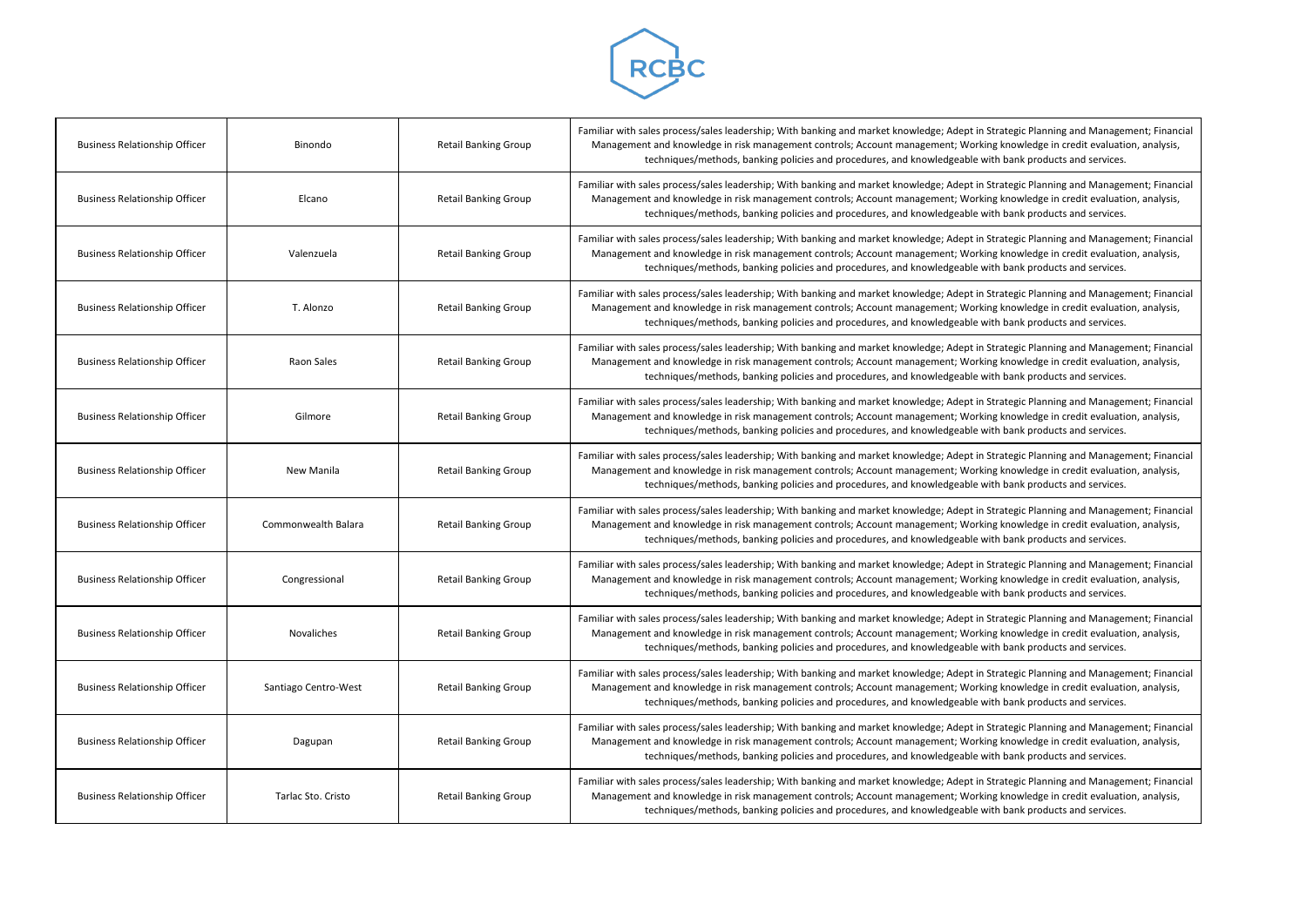

| <b>Business Relationship Officer</b> | Clark                 | <b>Retail Banking Group</b> | Familiar with sales process/sales leadership; With banking and market knowledge; Adept in !<br>Management and knowledge in risk management controls; Account management; Worki<br>techniques/methods, banking policies and procedures, and knowledgeable w  |
|--------------------------------------|-----------------------|-----------------------------|-------------------------------------------------------------------------------------------------------------------------------------------------------------------------------------------------------------------------------------------------------------|
| <b>Business Relationship Officer</b> | Clark 2               | <b>Retail Banking Group</b> | Familiar with sales process/sales leadership; With banking and market knowledge; Adept in !<br>Management and knowledge in risk management controls; Account management; Worki<br>techniques/methods, banking policies and procedures, and knowledgeable w  |
| <b>Business Relationship Officer</b> | San Fernando Pampanga | <b>Retail Banking Group</b> | Familiar with sales process/sales leadership; With banking and market knowledge; Adept in !<br>Management and knowledge in risk management controls; Account management; Worki<br>techniques/methods, banking policies and procedures, and knowledgeable w  |
| <b>Business Relationship Officer</b> | Olongapo              | <b>Retail Banking Group</b> | Familiar with sales process/sales leadership; With banking and market knowledge; Adept in !<br>Management and knowledge in risk management controls; Account management; Worki<br>techniques/methods, banking policies and procedures, and knowledgeable w  |
| <b>Business Relationship Officer</b> | San Jose              | <b>Retail Banking Group</b> | Familiar with sales process/sales leadership; With banking and market knowledge; Adept in !<br>Management and knowledge in risk management controls; Account management; Worki<br>techniques/methods, banking policies and procedures, and knowledgeable w  |
| <b>Business Relationship Officer</b> | Guimba                | <b>Retail Banking Group</b> | Familiar with sales process/sales leadership; With banking and market knowledge; Adept in !<br>Management and knowledge in risk management controls; Account management; Worki<br>techniques/methods, banking policies and procedures, and knowledgeable w  |
| <b>Business Relationship Officer</b> | Ampid BC              | <b>Retail Banking Group</b> | Familiar with sales process/sales leadership; With banking and market knowledge; Adept in !<br>Management and knowledge in risk management controls; Account management; Worki<br>techniques/methods, banking policies and procedures, and knowledgeable w  |
| <b>Business Relationship Officer</b> | Antipolo Lores BC     | <b>Retail Banking Group</b> | Familiar with sales process/sales leadership; With banking and market knowledge; Adept in !<br>Management and knowledge in risk management controls; Account management; Worki<br>techniques/methods, banking policies and procedures, and knowledgeable w  |
| <b>Business Relationship Officer</b> | Cainta BC             | <b>Retail Banking Group</b> | Familiar with sales process/sales leadership; With banking and market knowledge; Adept in !<br>Management and knowledge in risk management controls; Account management; Worki<br>techniques/methods, banking policies and procedures, and knowledgeable w  |
| <b>Business Relationship Officer</b> | Marikina              | <b>Retail Banking Group</b> | Familiar with sales process/sales leadership; With banking and market knowledge; Adept in !<br>Management and knowledge in risk management controls; Account management; Worki<br>techniques/methods, banking policies and procedures, and knowledgeable w  |
| <b>Business Relationship Officer</b> | Pantok BC Plantilla   | <b>Retail Banking Group</b> | Familiar with sales process/sales leadership; With banking and market knowledge; Adept in !<br>Management and knowledge in risk management controls; Account management; Workin<br>techniques/methods, banking policies and procedures, and knowledgeable w |
| <b>Business Relationship Officer</b> | Dasmarinas            | <b>Retail Banking Group</b> | Familiar with sales process/sales leadership; With banking and market knowledge; Adept in !<br>Management and knowledge in risk management controls; Account management; Worki<br>techniques/methods, banking policies and procedures, and knowledgeable w  |
| <b>Business Relationship Officer</b> | Sta. Rosa             | <b>Retail Banking Group</b> | Familiar with sales process/sales leadership; With banking and market knowledge; Adept in !<br>Management and knowledge in risk management controls; Account management; Worki<br>techniques/methods, banking policies and procedures, and knowledgeable w  |

Strategic Planning and Management; Financial ng knowledge in credit evaluation, analysis, ith bank products and services.

Strategic Planning and Management; Financial ng knowledge in credit evaluation, analysis, ith bank products and services.

Strategic Planning and Management; Financial ng knowledge in credit evaluation, analysis, ith bank products and services.

Strategic Planning and Management; Financial ng knowledge in credit evaluation, analysis, ith bank products and services.

Strategic Planning and Management; Financial ng knowledge in credit evaluation, analysis, ith bank products and services.

Strategic Planning and Management; Financial ng knowledge in credit evaluation, analysis, ith bank products and services.

Strategic Planning and Management; Financial ng knowledge in credit evaluation, analysis, ith bank products and services.

Strategic Planning and Management; Financial ng knowledge in credit evaluation, analysis, ith bank products and services.

Strategic Planning and Management; Financial ng knowledge in credit evaluation, analysis, ith bank products and services.

Strategic Planning and Management; Financial ng knowledge in credit evaluation, analysis, ith bank products and services.

Strategic Planning and Management; Financial ng knowledge in credit evaluation, analysis, ith bank products and services.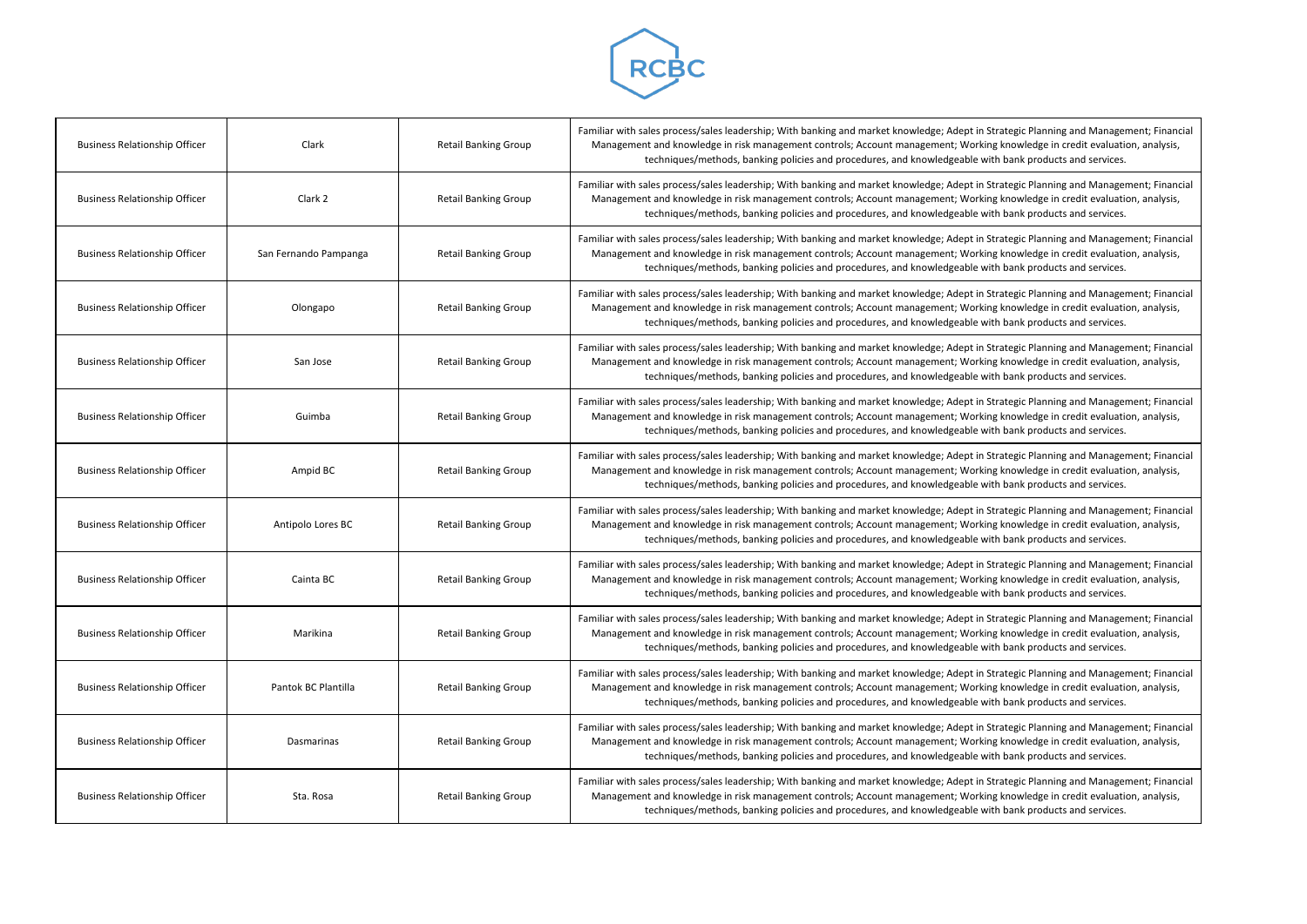

| <b>Business Relationship Officer</b> | Laguna Techno Park                | <b>Retail Banking Group</b> | Familiar with sales process/sales leadership; With banking and market knowledge; Adept in Strategic Planning ar<br>Management and knowledge in risk management controls; Account management; Working knowledge in cree<br>techniques/methods, banking policies and procedures, and knowledgeable with bank products ar  |
|--------------------------------------|-----------------------------------|-----------------------------|-------------------------------------------------------------------------------------------------------------------------------------------------------------------------------------------------------------------------------------------------------------------------------------------------------------------------|
| <b>Business Relationship Officer</b> | <b>FPIP</b>                       | <b>Retail Banking Group</b> | Familiar with sales process/sales leadership; With banking and market knowledge; Adept in Strategic Planning ar<br>Management and knowledge in risk management controls; Account management; Working knowledge in cred<br>techniques/methods, banking policies and procedures, and knowledgeable with bank products ar  |
| <b>Business Relationship Officer</b> | Rosario                           | <b>Retail Banking Group</b> | Familiar with sales process/sales leadership; With banking and market knowledge; Adept in Strategic Planning ar<br>Management and knowledge in risk management controls; Account management; Working knowledge in cred<br>techniques/methods, banking policies and procedures, and knowledgeable with bank products are |
| <b>Business Relationship Officer</b> | Legazpi Landco                    | <b>Retail Banking Group</b> | Familiar with sales process/sales leadership; With banking and market knowledge; Adept in Strategic Planning ar<br>Management and knowledge in risk management controls; Account management; Working knowledge in cree<br>techniques/methods, banking policies and procedures, and knowledgeable with bank products ar  |
| <b>Business Relationship Officer</b> | Cabuyao                           | <b>Retail Banking Group</b> | Familiar with sales process/sales leadership; With banking and market knowledge; Adept in Strategic Planning ar<br>Management and knowledge in risk management controls; Account management; Working knowledge in cred<br>techniques/methods, banking policies and procedures, and knowledgeable with bank products ar  |
| <b>Business Relationship Officer</b> | Legazpi                           | <b>Retail Banking Group</b> | Familiar with sales process/sales leadership; With banking and market knowledge; Adept in Strategic Planning ar<br>Management and knowledge in risk management controls; Account management; Working knowledge in cred<br>techniques/methods, banking policies and procedures, and knowledgeable with bank products ar  |
| <b>Business Relationship Officer</b> | Lucena Evangelista                | <b>Retail Banking Group</b> | Familiar with sales process/sales leadership; With banking and market knowledge; Adept in Strategic Planning ar<br>Management and knowledge in risk management controls; Account management; Working knowledge in cred<br>techniques/methods, banking policies and procedures, and knowledgeable with bank products ar  |
| <b>Business Relationship Officer</b> | Bauan                             | <b>Retail Banking Group</b> | Familiar with sales process/sales leadership; With banking and market knowledge; Adept in Strategic Planning ar<br>Management and knowledge in risk management controls; Account management; Working knowledge in cred<br>techniques/methods, banking policies and procedures, and knowledgeable with bank products ar  |
| <b>Business Relationship Officer</b> | Sta. Cruz National Rd.            | <b>Retail Banking Group</b> | Familiar with sales process/sales leadership; With banking and market knowledge; Adept in Strategic Planning ar<br>Management and knowledge in risk management controls; Account management; Working knowledge in cree<br>techniques/methods, banking policies and procedures, and knowledgeable with bank products ar  |
| <b>Business Relationship Officer</b> | Batangas                          | <b>Retail Banking Group</b> | Familiar with sales process/sales leadership; With banking and market knowledge; Adept in Strategic Planning ar<br>Management and knowledge in risk management controls; Account management; Working knowledge in cred<br>techniques/methods, banking policies and procedures, and knowledgeable with bank products ar  |
| <b>Business Relationship Officer</b> | Imus                              | <b>Retail Banking Group</b> | Familiar with sales process/sales leadership; With banking and market knowledge; Adept in Strategic Planning ar<br>Management and knowledge in risk management controls; Account management; Working knowledge in cred<br>techniques/methods, banking policies and procedures, and knowledgeable with bank products ar  |
| <b>Business Relationship Officer</b> | RCBC Plaza Main BC                | <b>Retail Banking Group</b> | Familiar with sales process/sales leadership; With banking and market knowledge; Adept in Strategic Planning ar<br>Management and knowledge in risk management controls; Account management; Working knowledge in cree<br>techniques/methods, banking policies and procedures, and knowledgeable with bank products ar  |
| Service Associate                    | RCBC Plaza Main BC                | <b>Operations Group</b>     | Graduate of any 4-year business related course; Fresh graduates are welcome to apply.                                                                                                                                                                                                                                   |
| Digital Service Officer              | Digital Branch Support Department | <b>Operations Group</b>     | Bachelor's Degree holder. Preferably with background in branch operations in the banking industry. Excellent o<br>required.                                                                                                                                                                                             |
|                                      |                                   |                             |                                                                                                                                                                                                                                                                                                                         |

Strategic Planning and Management; Financial ng knowledge in credit evaluation, analysis, ith bank products and services.

Strategic Planning and Management; Financial ng knowledge in credit evaluation, analysis, ith bank products and services.

Strategic Planning and Management; Financial ng knowledge in credit evaluation, analysis, ith bank products and services.

Strategic Planning and Management; Financial ng knowledge in credit evaluation, analysis, ith bank products and services.

Strategic Planning and Management; Financial ng knowledge in credit evaluation, analysis, ith bank products and services.

Strategic Planning and Management; Financial ng knowledge in credit evaluation, analysis, ith bank products and services.

Strategic Planning and Management; Financial ng knowledge in credit evaluation, analysis, ith bank products and services.

Strategic Planning and Management; Financial ng knowledge in credit evaluation, analysis, ith bank products and services.

Strategic Planning and Management; Financial ng knowledge in credit evaluation, analysis, ith bank products and services.

Strategic Planning and Management; Financial ng knowledge in credit evaluation, analysis, ith bank products and services.

Strategic Planning and Management; Financial ng knowledge in credit evaluation, analysis, ith bank products and services.

Bacheloris Degree holdstrage in background in branch in the banking in the banking in the banking is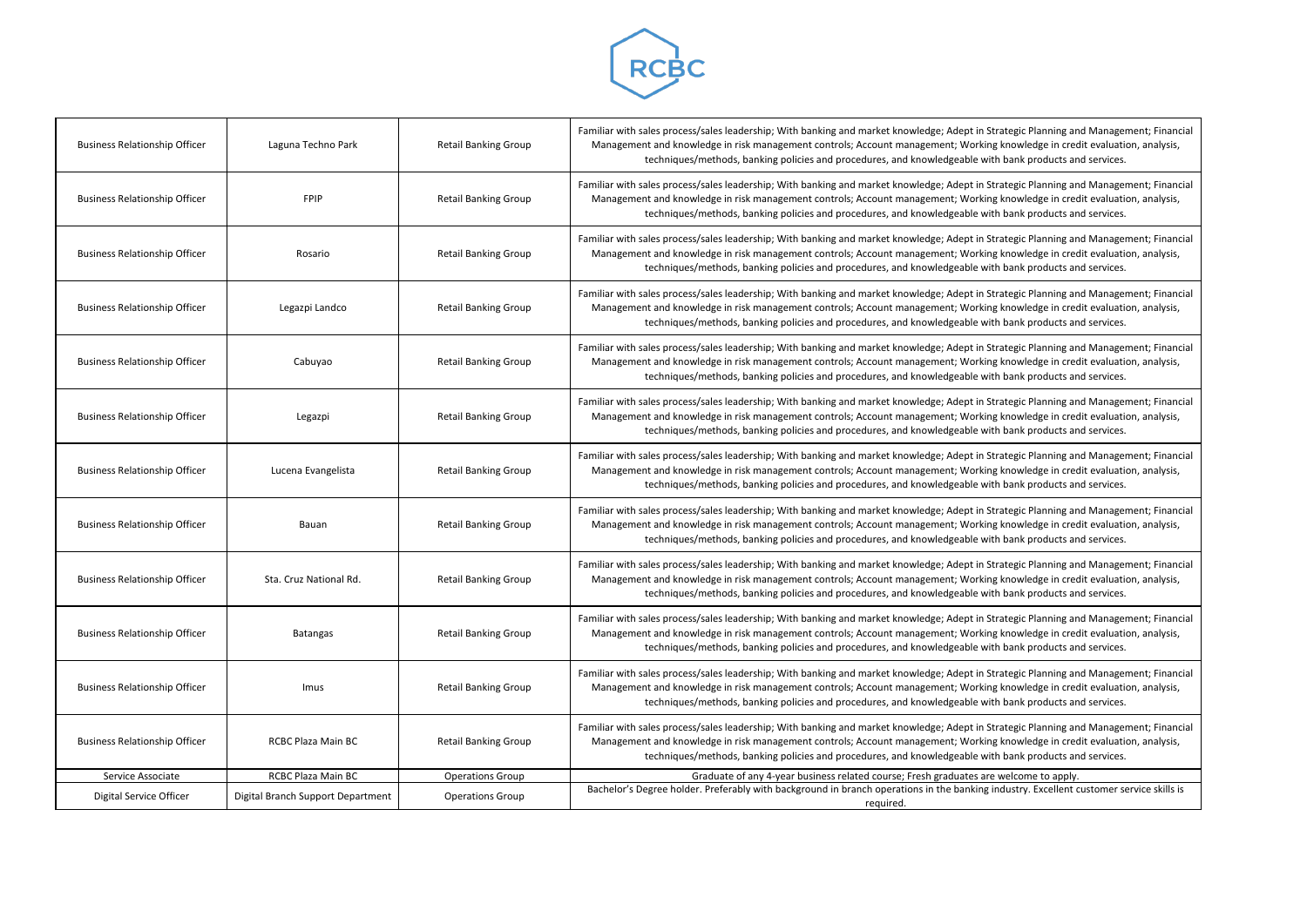

| Analyst                              | <b>Customer Account Opening</b><br>Department | <b>Operations Group</b>     | Bachelor's Degree, preferably Business Course. With experience in Operations Manageme<br>backroom operations. Will handle Account Opening - Payroll / Retail. Responsible for the<br>validation, interpretation, examination, reconciliation, evaluation of complete set of data, do<br>whether manual or electronically generated. Resolving discrepancies noted and performing t<br>across the relevant functional domains with minimum su |
|--------------------------------------|-----------------------------------------------|-----------------------------|----------------------------------------------------------------------------------------------------------------------------------------------------------------------------------------------------------------------------------------------------------------------------------------------------------------------------------------------------------------------------------------------------------------------------------------------|
| <b>Business Relationship Officer</b> | Ayala Vicente Madrigal                        | <b>Retail Banking Group</b> | Familiar with sales process/sales leadership; With banking and market knowledge; Adept in 9<br>Management and knowledge in risk management controls; Account management; Workir<br>techniques/methods, banking policies and procedures, and knowledgeable w                                                                                                                                                                                  |
| <b>Business Relationship Officer</b> | H.V. Dela Costa                               | <b>Retail Banking Group</b> | Familiar with sales process/sales leadership; With banking and market knowledge; Adept in 9<br>Management and knowledge in risk management controls; Account management; Workir<br>techniques/methods, banking policies and procedures, and knowledgeable w                                                                                                                                                                                  |
| <b>Business Relationship Officer</b> | Mapua-Pablo Ocampo                            | <b>Retail Banking Group</b> | Familiar with sales process/sales leadership; With banking and market knowledge; Adept in !<br>Management and knowledge in risk management controls; Account management; Workir<br>techniques/methods, banking policies and procedures, and knowledgeable w                                                                                                                                                                                  |
| <b>Business Relationship Officer</b> | For Unposting                                 | <b>Retail Banking Group</b> | Familiar with sales process/sales leadership; With banking and market knowledge; Adept in 9<br>Management and knowledge in risk management controls; Account management; Workir<br>techniques/methods, banking policies and procedures, and knowledgeable w                                                                                                                                                                                  |
| <b>Business Relationship Officer</b> | 7th Avenue                                    | <b>Retail Banking Group</b> | Familiar with sales process/sales leadership; With banking and market knowledge; Adept in 9<br>Management and knowledge in risk management controls; Account management; Workir<br>techniques/methods, banking policies and procedures, and knowledgeable w                                                                                                                                                                                  |
| <b>Business Relationship Officer</b> | <b>NAIA Terminal 1</b>                        | <b>Retail Banking Group</b> | Familiar with sales process/sales leadership; With banking and market knowledge; Adept in 9<br>Management and knowledge in risk management controls; Account management; Workir<br>techniques/methods, banking policies and procedures, and knowledgeable w                                                                                                                                                                                  |
| <b>Business Relationship Officer</b> | St. Ignatius                                  | <b>Retail Banking Group</b> | Familiar with sales process/sales leadership; With banking and market knowledge; Adept in 9<br>Management and knowledge in risk management controls; Account management; Workir<br>techniques/methods, banking policies and procedures, and knowledgeable w                                                                                                                                                                                  |
| <b>Business Relationship Officer</b> | Daanghari Verdana                             | <b>Retail Banking Group</b> | Familiar with sales process/sales leadership; With banking and market knowledge; Adept in 9<br>Management and knowledge in risk management controls; Account management; Workir<br>techniques/methods, banking policies and procedures, and knowledgeable w                                                                                                                                                                                  |
| <b>Business Relationship Officer</b> | Panglao, Bohol                                | <b>Retail Banking Group</b> | Familiar with sales process/sales leadership; With banking and market knowledge; Adept in 9<br>Management and knowledge in risk management controls; Account management; Workir<br>techniques/methods, banking policies and procedures, and knowledgeable w                                                                                                                                                                                  |
| <b>Business Relationship Officer</b> | Cebu                                          | <b>Retail Banking Group</b> | Familiar with sales process/sales leadership; With banking and market knowledge; Adept in 9<br>Management and knowledge in risk management controls; Account management; Workir<br>techniques/methods, banking policies and procedures, and knowledgeable w                                                                                                                                                                                  |
| <b>Business Relationship Officer</b> | Iloilo Ledesma                                | <b>Retail Banking Group</b> | Familiar with sales process/sales leadership; With banking and market knowledge; Adept in 9<br>Management and knowledge in risk management controls; Account management; Workir<br>techniques/methods, banking policies and procedures, and knowledgeable w                                                                                                                                                                                  |
| <b>Business Relationship Officer</b> | Jalandoni                                     | <b>Retail Banking Group</b> | Familiar with sales process/sales leadership; With banking and market knowledge; Adept in 9<br>Management and knowledge in risk management controls; Account management; Workir<br>techniques/methods, banking policies and procedures, and knowledgeable w                                                                                                                                                                                  |

ent; with Banking exposure, specifically with ecompletion of medium to high tasks in the ocumentation or any other form of information the related necessary customer service function upervision.

Strategic Planning and Management; Financial ng knowledge in credit evaluation, analysis, ith bank products and services.

Strategic Planning and Management; Financial ng knowledge in credit evaluation, analysis, ith bank products and services.

Strategic Planning and Management; Financial ng knowledge in credit evaluation, analysis, ith bank products and services.

Strategic Planning and Management; Financial management and knowledge in credit evaluation, analysis,  $\overline{\phantom{a}}$ ith bank products and services.

Strategic Planning and Management; Financial ng knowledge in credit evaluation, analysis, ith bank products and services.

Strategic Planning and Management; Financial ng knowledge in credit evaluation, analysis, ith bank products and services.

Strategic Planning and Management; Financial ng knowledge in credit evaluation, analysis, ith bank products and services.

Strategic Planning and Management; Financial ng knowledge in credit evaluation, analysis, ith bank products and services.

Strategic Planning and Management; Financial ng knowledge in credit evaluation, analysis, ith bank products and services.

Strategic Planning and Management; Financial ng knowledge in credit evaluation, analysis, ith bank products and services.

Strategic Planning and Management; Financial ng knowledge in credit evaluation, analysis, ith bank products and services.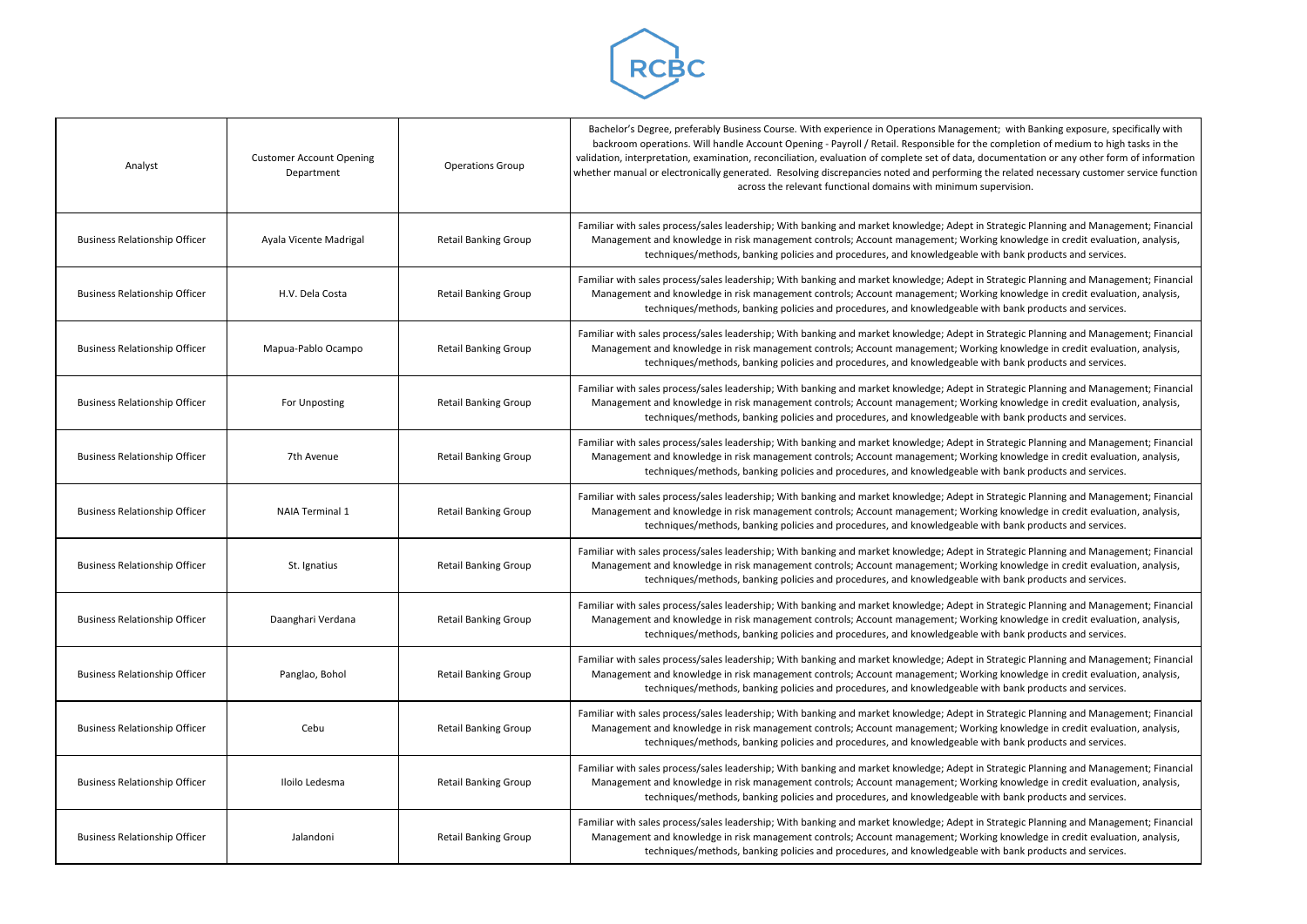

| <b>Business Relationship Officer</b> | Balamban                | <b>Retail Banking Group</b> | Familiar with sales process/sales leadership; With banking and market knowledge; Adept in Strategic Plan<br>Management and knowledge in risk management controls; Account management; Working knowledge<br>techniques/methods, banking policies and procedures, and knowledgeable with bank prod |
|--------------------------------------|-------------------------|-----------------------------|--------------------------------------------------------------------------------------------------------------------------------------------------------------------------------------------------------------------------------------------------------------------------------------------------|
| <b>Business Relationship Manager</b> | Newport BC              | <b>Retail Banking Group</b> | Familiar with sales process/sales leadership; With banking and market knowledge; Adept in Strategic Plan<br>Management and knowledge in risk management controls; Account management; Working knowledge<br>techniques/methods, banking policies and procedures, and knowledgeable with bank prod |
| <b>Business Relationship Manager</b> | Zamboanga               | <b>Retail Banking Group</b> | Familiar with sales process/sales leadership; With banking and market knowledge; Adept in Strategic Plan<br>Management and knowledge in risk management controls; Account management; Working knowledge<br>techniques/methods, banking policies and procedures, and knowledgeable with bank prod |
| <b>Business Relationship Officer</b> | <b>Bacolod Libertad</b> | <b>Retail Banking Group</b> | Familiar with sales process/sales leadership; With banking and market knowledge; Adept in Strategic Plan<br>Management and knowledge in risk management controls; Account management; Working knowledge<br>techniques/methods, banking policies and procedures, and knowledgeable with bank prod |
| <b>Business Relationship Officer</b> | Kabankalan              | <b>Retail Banking Group</b> | Familiar with sales process/sales leadership; With banking and market knowledge; Adept in Strategic Plan<br>Management and knowledge in risk management controls; Account management; Working knowledge<br>techniques/methods, banking policies and procedures, and knowledgeable with bank prod |
| <b>Business Relationship Officer</b> | San Carlos              | <b>Retail Banking Group</b> | Familiar with sales process/sales leadership; With banking and market knowledge; Adept in Strategic Plan<br>Management and knowledge in risk management controls; Account management; Working knowledge<br>techniques/methods, banking policies and procedures, and knowledgeable with bank prod |
| <b>Business Relationship Officer</b> | Jaro                    | <b>Retail Banking Group</b> | Familiar with sales process/sales leadership; With banking and market knowledge; Adept in Strategic Plan<br>Management and knowledge in risk management controls; Account management; Working knowledge<br>techniques/methods, banking policies and procedures, and knowledgeable with bank prod |
| <b>Business Relationship Officer</b> | Panabo                  | <b>Retail Banking Group</b> | Familiar with sales process/sales leadership; With banking and market knowledge; Adept in Strategic Plan<br>Management and knowledge in risk management controls; Account management; Working knowledge<br>techniques/methods, banking policies and procedures, and knowledgeable with bank prod |
| <b>Business Relationship Officer</b> | Davao Quirino           | <b>Retail Banking Group</b> | Familiar with sales process/sales leadership; With banking and market knowledge; Adept in Strategic Plan<br>Management and knowledge in risk management controls; Account management; Working knowledge<br>techniques/methods, banking policies and procedures, and knowledgeable with bank prod |
| <b>Business Relationship Officer</b> | Surigao                 | <b>Retail Banking Group</b> | Familiar with sales process/sales leadership; With banking and market knowledge; Adept in Strategic Plan<br>Management and knowledge in risk management controls; Account management; Working knowledge<br>techniques/methods, banking policies and procedures, and knowledgeable with bank prod |
| <b>Business Relationship Officer</b> | Zamboanga               | <b>Retail Banking Group</b> | Familiar with sales process/sales leadership; With banking and market knowledge; Adept in Strategic Plan<br>Management and knowledge in risk management controls; Account management; Working knowledge<br>techniques/methods, banking policies and procedures, and knowledgeable with bank prod |
| <b>Business Relationship Officer</b> | Kidapawan               | <b>Retail Banking Group</b> | Familiar with sales process/sales leadership; With banking and market knowledge; Adept in Strategic Plan<br>Management and knowledge in risk management controls; Account management; Working knowledge<br>techniques/methods, banking policies and procedures, and knowledgeable with bank prod |
| Reserve Officer                      | Davao                   | <b>Operations Group</b>     | Preferably with experience in banking industry; with supervisory capacity.                                                                                                                                                                                                                       |
| <b>Business Relationship Manager</b> | Catbalogan BC           | <b>Retail Banking Group</b> | Familiar with sales process/sales leadership; With banking and market knowledge; Adept in Strategic Plan<br>Management and knowledge in risk management controls; Account management; Working knowledge<br>techniques/methods, banking policies and procedures, and knowledgeable with bank prod |

Strategic Planning and Management; Financial ng knowledge in credit evaluation, analysis, ith bank products and services.

Strategic Planning and Management; Financial ng knowledge in credit evaluation, analysis, ith bank products and services.

Strategic Planning and Management; Financial ng knowledge in credit evaluation, analysis, ith bank products and services.

Strategic Planning and Management; Financial ng knowledge in credit evaluation, analysis, ith bank products and services.

Strategic Planning and Management; Financial ng knowledge in credit evaluation, analysis, ith bank products and services.

Strategic Planning and Management; Financial ng knowledge in credit evaluation, analysis, ith bank products and services.

Strategic Planning and Management; Financial ng knowledge in credit evaluation, analysis, ith bank products and services.

Strategic Planning and Management; Financial ng knowledge in credit evaluation, analysis, ith bank products and services.

Strategic Planning and Management; Financial ng knowledge in credit evaluation, analysis, ith bank products and services.

Strategic Planning and Management; Financial ng knowledge in credit evaluation, analysis, ith bank products and services.

Strategic Planning and Management; Financial ng knowledge in credit evaluation, analysis, ith bank products and services.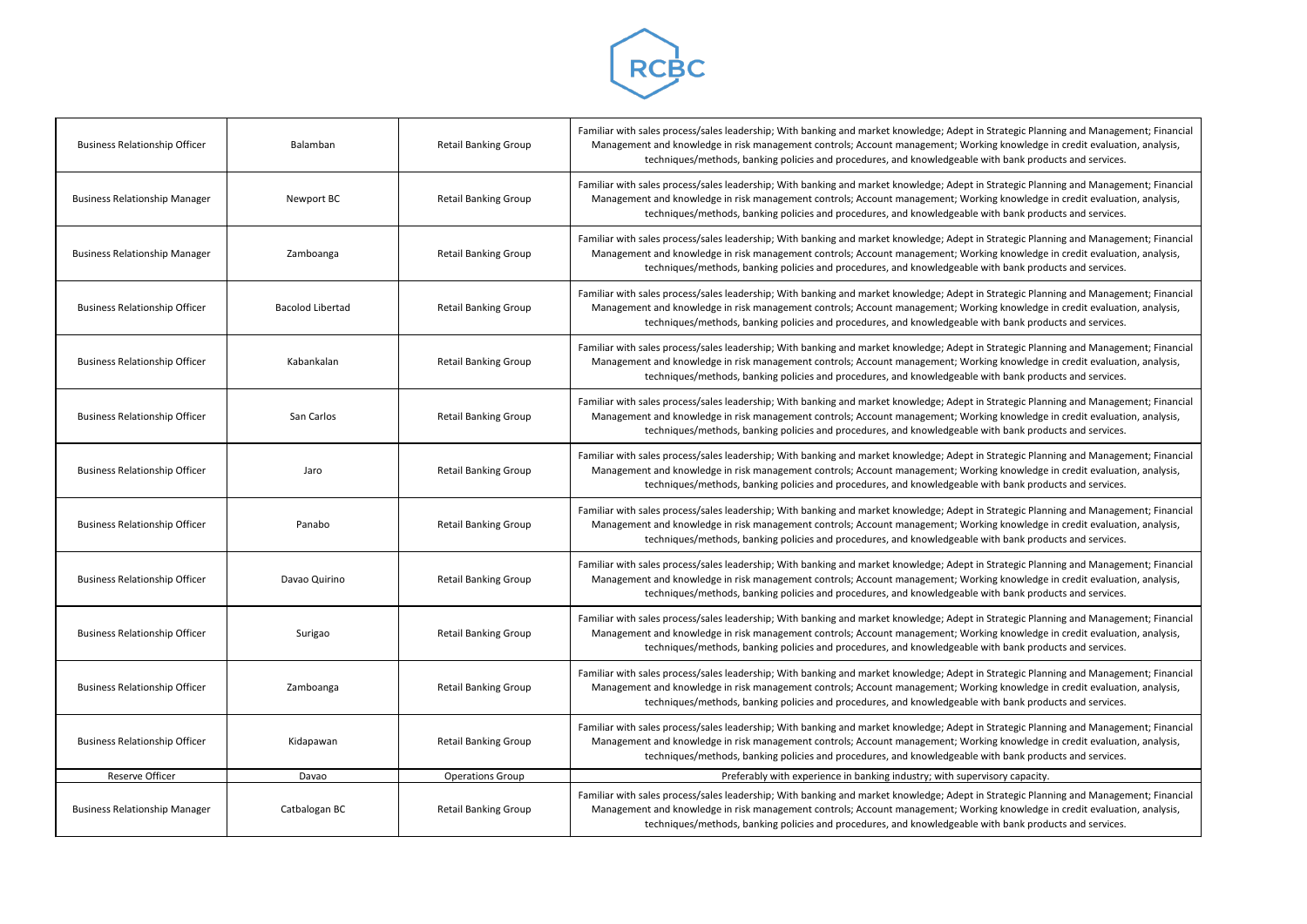

| Analyst/Programmer                          | Applications Development Division                   | Information Technology Shared<br>Services Group        | Graduate of a Bachelor's Degree in Information Technology, Computer Science<br>With at least 2-3 years experience in the areas of application systems develo<br>With knowledge or experience in the following technologies: Java, .Net, Sale<br>Bank experience is an advantage. |
|---------------------------------------------|-----------------------------------------------------|--------------------------------------------------------|----------------------------------------------------------------------------------------------------------------------------------------------------------------------------------------------------------------------------------------------------------------------------------|
| <b>Technical Staff</b>                      | <b>Customer Information Servicing</b><br>Department | <b>Operations Group</b>                                | Bachelor's Degree holder, preferably business-related. Preferably familia                                                                                                                                                                                                        |
| Project Manager                             | Applications Development Division                   | Information Technology Shared<br>Services Group        | With extensive experience in managing banking applications; develops and manages busine<br>requirements; handles project resources to meet project                                                                                                                               |
| Systems Administrator (Storage &<br>Backup) | <b>Technical Support Department</b>                 | <b>Information Technology Shared</b><br>Services Group | With at least 5 years experience on storage administration, replication, setup. Preferably                                                                                                                                                                                       |
| Systems Administrator (Unix)                | <b>Technical Support Department</b>                 | Information Technology Shared<br>Services Group        | With at least 3 years experience on Linux (RHEL), AIX, Web Application Server Administr<br>Administration; knowledgeable on Oracle Cloud, Microsoft Azure, AWS,                                                                                                                  |
| Systems Administrator (Windows)             | <b>Technical Support Department</b>                 | <b>Information Technology Shared</b><br>Services Group | With at least 3 years experience in Windows and VM adm                                                                                                                                                                                                                           |
| Systems Administrator (Cloud<br>Engineer)   | <b>Technical Support Department</b>                 | Information Technology Shared<br>Services Group        | With at least 3 years experience in Salesforce, Oracle Cloud, Google Cloud, AWS and othe<br>Windows and Linux, cloud resource management, configuration of cloud systems, ca                                                                                                     |
| <b>Cyber Security Analyst</b>               | Infrastructure Security Department                  | <b>Information Technology Shared</b><br>Services Group | With 1-2 years background on IT security (security tools administration, network security, ide                                                                                                                                                                                   |
| Network Analyst                             | <b>Network &amp; Communications</b>                 | Information Technology Shared<br>Services Group        | With 3-5 years experience in handling CISCO network infrastructure (Data Center Core Swit<br>administration, problem management, change management, cap                                                                                                                          |
| Cloud Engineer                              | <b>Technical Support</b>                            | Information Technology Shared<br>Services Group        | With 2-3 years experience in Oracle Cloud, Google Cloud, AWS and other                                                                                                                                                                                                           |
| Service Manager                             | La Vista Katipunan                                  | <b>Operations Group</b>                                | Preferably with experience in banking industry; an advantage if with sales/ marketing expe                                                                                                                                                                                       |
| Service Officer                             | La Vista Katipunan                                  | <b>Operations Group</b>                                | Preferably with experience in banking industry; an advantage if with sales/ marketing expe                                                                                                                                                                                       |
| Service Manager                             | South Harbor                                        | <b>Operations Group</b>                                | Preferably with experience in banking industry; an advantage if with sales/ marketing expe                                                                                                                                                                                       |
| Service Manager                             | Otis                                                | <b>Operations Group</b>                                | Preferably with experience in banking industry; an advantage if with sales/ marketing expe                                                                                                                                                                                       |
| Service Manager                             | Roxas Blvd Service Road                             | <b>Operations Group</b>                                | Preferably with experience in banking industry; an advantage if with sales/ marketing expe                                                                                                                                                                                       |
| Service Manager                             | The Fort JY Campos                                  | <b>Operations Group</b>                                | Preferably with experience in banking industry; an advantage if with sales/ marketing expe                                                                                                                                                                                       |
| Service Officer                             | J.P Rizal Reposo                                    | <b>Operations Group</b>                                | Preferably with experience in banking industry; an advantage if with sales/ marketing expe                                                                                                                                                                                       |
| Service Officer                             | Pablo Ocampo-Venecia                                | <b>Operations Group</b>                                | Preferably with experience in banking industry; an advantage if with sales/ marketing expe                                                                                                                                                                                       |
| Service Officer                             | Pasong Tamo-Pio del Pilar                           | <b>Operations Group</b>                                | Preferably with experience in banking industry; an advantage if with sales/ marketing expe                                                                                                                                                                                       |
| Service Manager                             | The Fort Sunlife                                    | <b>Operations Group</b>                                | Preferably with experience in banking industry; an advantage if with sales/ marketing expe                                                                                                                                                                                       |
| Service Officer                             | Pasong Tamo                                         | <b>Operations Group</b>                                | Preferably with experience in banking industry; an advantage if with sales/ marketing expe                                                                                                                                                                                       |
| Service Officer                             | Evangelista                                         | <b>Operations Group</b>                                | Preferably with experience in banking industry; an advantage if with sales/ marketing expe                                                                                                                                                                                       |
| Service Officer                             | <b>Better Living</b>                                | <b>Operations Group</b>                                | Preferably with experience in banking industry; an advantage if with sales/ marketing expe                                                                                                                                                                                       |
| Service Officer                             | 25th Ave. BGC                                       | <b>Operations Group</b>                                | Preferably with experience in banking industry; an advantage if with sales/ marketing expe                                                                                                                                                                                       |
| Service Manager                             | 25th Ave. BGC                                       | <b>Operations Group</b>                                | Preferably with experience in banking industry; an advantage if with sales/ marketing expe                                                                                                                                                                                       |

or any computer-related course. pment and maintenance work. esforce, RPA, API, Oracle, SQL.

oup Bachelor's Bacheloris Degree hores. Preferable and the banking operations.

ess and technical processes to deliver project robjectives

with experience in handling EMC products

ration (WebSphere, Apache), Basic Cloud , Google Cloud, Salesforce

ninistration

er major cloud provider; knowledgeable on pacity management of cloud resources

entity access management, security operations

tch, LAN/WAN, SD/WAN) performing systems pacity management

er major cloud providers.

erience in a bank; with supervisory capacity.

erience in a bank; with supervisory capacity.

erience in a bank; with supervisory capacity.

erience in a bank; with supervisory capacity.

erience in a bank; with supervisory capacity.

erience in a bank; with supervisory capacity.

erience in a bank; with supervisory capacity.

erience in a bank; with supervisory capacity.

erience in a bank; with supervisory capacity.

erience in a bank; with supervisory capacity.

erience in a bank; with supervisory capacity.

erience in a bank; with supervisory capacity.

erience in a bank; with supervisory capacity.

erience in a bank; with supervisory capacity.

erience in a bank; with supervisory capacity.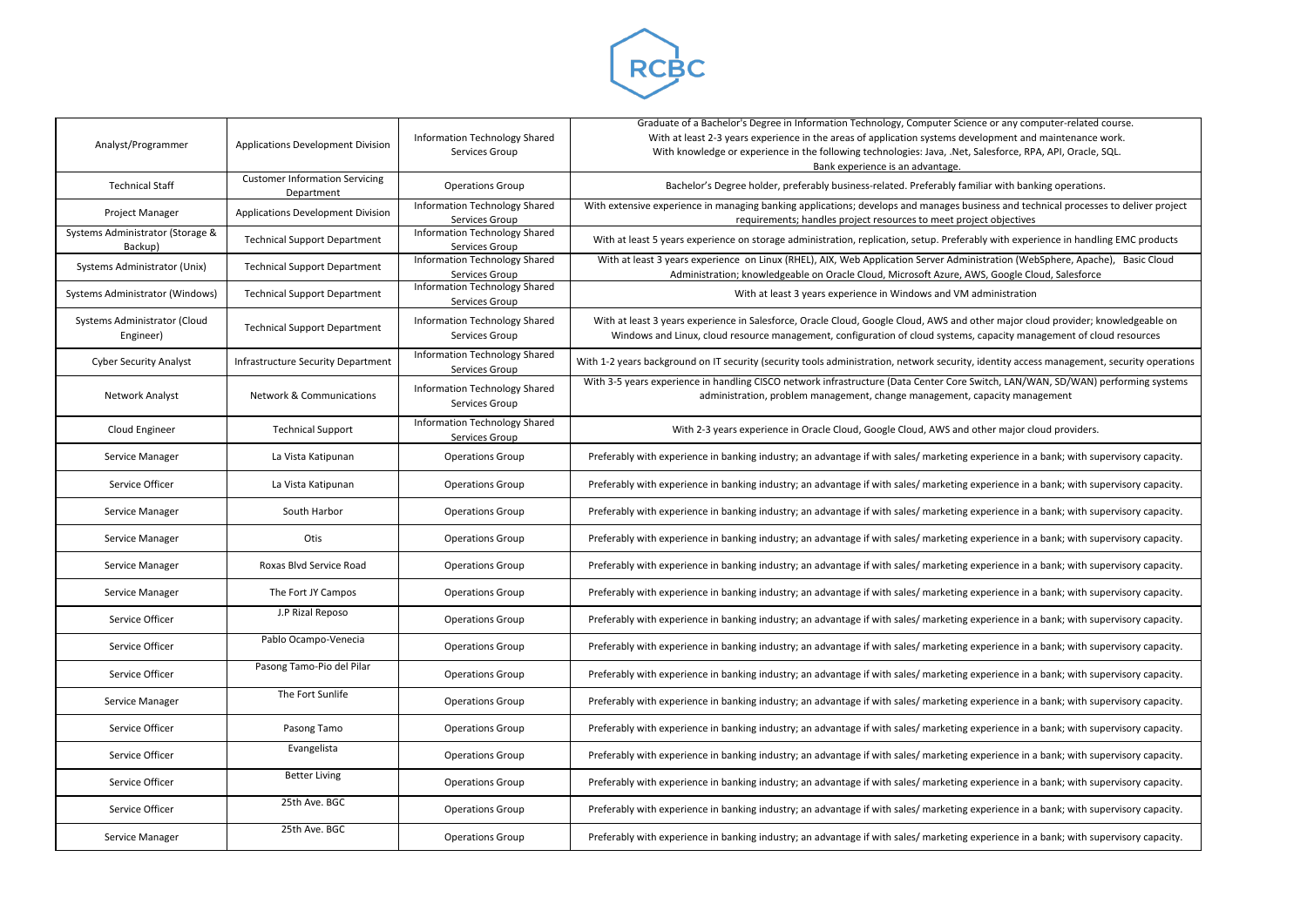

| Service Manager                      | Candon                                                                                                        | <b>Operations Group</b>                             | Preferably with experience in banking industry; an advantage if with sales/ marketing experience in a bank; wit                                                                                                                                                                                                        |
|--------------------------------------|---------------------------------------------------------------------------------------------------------------|-----------------------------------------------------|------------------------------------------------------------------------------------------------------------------------------------------------------------------------------------------------------------------------------------------------------------------------------------------------------------------------|
| Relationship Associate               | <b>Business Control &amp; Administration</b><br>Division                                                      | Small and Medium Enterprise<br><b>Banking Group</b> | College graduate. Good communication skills. With at least 2 year experience as a Relationship Associate/Marketir<br>industry.                                                                                                                                                                                         |
| Relationship Associate               | Division 1                                                                                                    | Wealth Management Group                             | College graduate. Good communication skills. With at least 2 year experience as a Relationship Associate/Marke<br>Management. Fluent in English, Filipino, and Fukien/Mandarin. Fresh graduates are welcome to                                                                                                         |
| Project Hires                        | Makati/BGC Head Offices and RCBC<br>branches (MM, North and South<br>Luzon Regions, Visayas, and<br>Mindanao) | <b>Operations Group</b>                             | Graduate of any 4-year business related course; Fresh graduates are welcome to apply.                                                                                                                                                                                                                                  |
| Trader                               | FX Swaps & Forward Desk                                                                                       | <b>Treasury Group</b>                               | With at least 3 years of experience in trading. Certified Treasury Professionals preferred                                                                                                                                                                                                                             |
| <b>Relationship Manager</b>          | Retail Relationship Management<br>Division                                                                    | Trust and Investments Group                         | With at least 3 years experience in portfolio management of Trust retail accounts                                                                                                                                                                                                                                      |
| Sales Trader                         | <b>Retail Distribution Department</b>                                                                         | <b>Treasury Group</b>                               | With at least 3 years of experience in treasury sales. Certified Treasury Professionals preferred. Certified FI & FX                                                                                                                                                                                                   |
| <b>Operations Analyst</b>            | <b>Business Center Monitoring &amp;</b><br><b>Reconciliation Department</b>                                   | Controllership Group                                | Bachelor's Degree holder, preferably accounting-related. Knowledgeable on the Bank's operations and accounti<br>graduates are welcome to apply.                                                                                                                                                                        |
| <b>Product Marketing Officer</b>     | <b>Global Filipino Banking Segment</b>                                                                        | <b>Global Transaction Banking Group</b>             | 1-2 years experience in digital marketing from any inductry                                                                                                                                                                                                                                                            |
| <b>Business Relationship Manager</b> | Katipunan BC                                                                                                  | <b>Retail Banking Group</b>                         | Familiar with sales process/sales leadership; With banking and market knowledge; Adept in Strategic Planning an<br>Management and knowledge in risk management controls; Account management; Working knowledge in cred<br>techniques/methods, banking policies and procedures, and knowledgeable with bank products an |
| <b>Business Relationship Manager</b> | Tordesillas BC                                                                                                | <b>Retail Banking Group</b>                         | Familiar with sales process/sales leadership; With banking and market knowledge; Adept in Strategic Planning an<br>Management and knowledge in risk management controls; Account management; Working knowledge in cred<br>techniques/methods, banking policies and procedures, and knowledgeable with bank products an |
| <b>Business Relationship Manager</b> | ADB Avenue-Garnet BC                                                                                          | <b>Retail Banking Group</b>                         | Familiar with sales process/sales leadership; With banking and market knowledge; Adept in Strategic Planning an<br>Management and knowledge in risk management controls; Account management; Working knowledge in cred<br>techniques/methods, banking policies and procedures, and knowledgeable with bank products an |
| <b>Business Relationship Manager</b> | Quezon Avenue Cordillera BC                                                                                   | <b>Retail Banking Group</b>                         | Familiar with sales process/sales leadership; With banking and market knowledge; Adept in Strategic Planning an<br>Management and knowledge in risk management controls; Account management; Working knowledge in cred<br>techniques/methods, banking policies and procedures, and knowledgeable with bank products an |
| <b>Business Relationship Manager</b> | Commonwealth-Ambrogio BC                                                                                      | <b>Retail Banking Group</b>                         | Familiar with sales process/sales leadership; With banking and market knowledge; Adept in Strategic Planning an<br>Management and knowledge in risk management controls; Account management; Working knowledge in cred<br>techniques/methods, banking policies and procedures, and knowledgeable with bank products an |
| <b>Business Relationship Manager</b> | La Huerta BC                                                                                                  | <b>Retail Banking Group</b>                         | Familiar with sales process/sales leadership; With banking and market knowledge; Adept in Strategic Planning an<br>Management and knowledge in risk management controls; Account management; Working knowledge in cred<br>techniques/methods, banking policies and procedures, and knowledgeable with bank products an |
| <b>Business Relationship Manager</b> | Caruncho BC                                                                                                   | <b>Retail Banking Group</b>                         | Familiar with sales process/sales leadership; With banking and market knowledge; Adept in Strategic Planning an<br>Management and knowledge in risk management controls; Account management; Working knowledge in cred<br>techniques/methods, banking policies and procedures, and knowledgeable with bank products an |
| <b>Business Relationship Manager</b> | Binondo BC                                                                                                    | <b>Retail Banking Group</b>                         | Familiar with sales process/sales leadership; With banking and market knowledge; Adept in Strategic Planning an<br>Management and knowledge in risk management controls; Account management; Working knowledge in cred<br>techniques/methods, banking policies and procedures, and knowledgeable with bank products an |

Serience in a bank; with supervisory capacity.

ip Associate/Marketing Assistant in the Banking

nship Associate/Marketing Assistant in Wealth duates are welcome to apply.

Prred. Certified FI & FX Salesmen an advantage

erations and accounting related entries. Fresh

**Strategic Planning and Management; Financial** ing knowledge in credit evaluation, analysis, with bank products and services.

**Strategic Planning and Management; Financial** ing knowledge in credit evaluation, analysis, vith bank products and services.

**Strategic Planning and Management; Financial** ing knowledge in credit evaluation, analysis, with bank products and services.

I Strategic Planning and Management; Financial ing knowledge in credit evaluation, analysis, with bank products and services.

**Strategic Planning and Management; Financial** ang knowledge in credit evaluation, analysis, vith bank products and services.

**Strategic Planning and Management; Financial** ing knowledge in credit evaluation, analysis, with bank products and services.

I Strategic Planning and Management; Financial Management in credit evaluation, analysis, anagement controls; working knowledge in credit evaluation, analysis, vith bank products and services.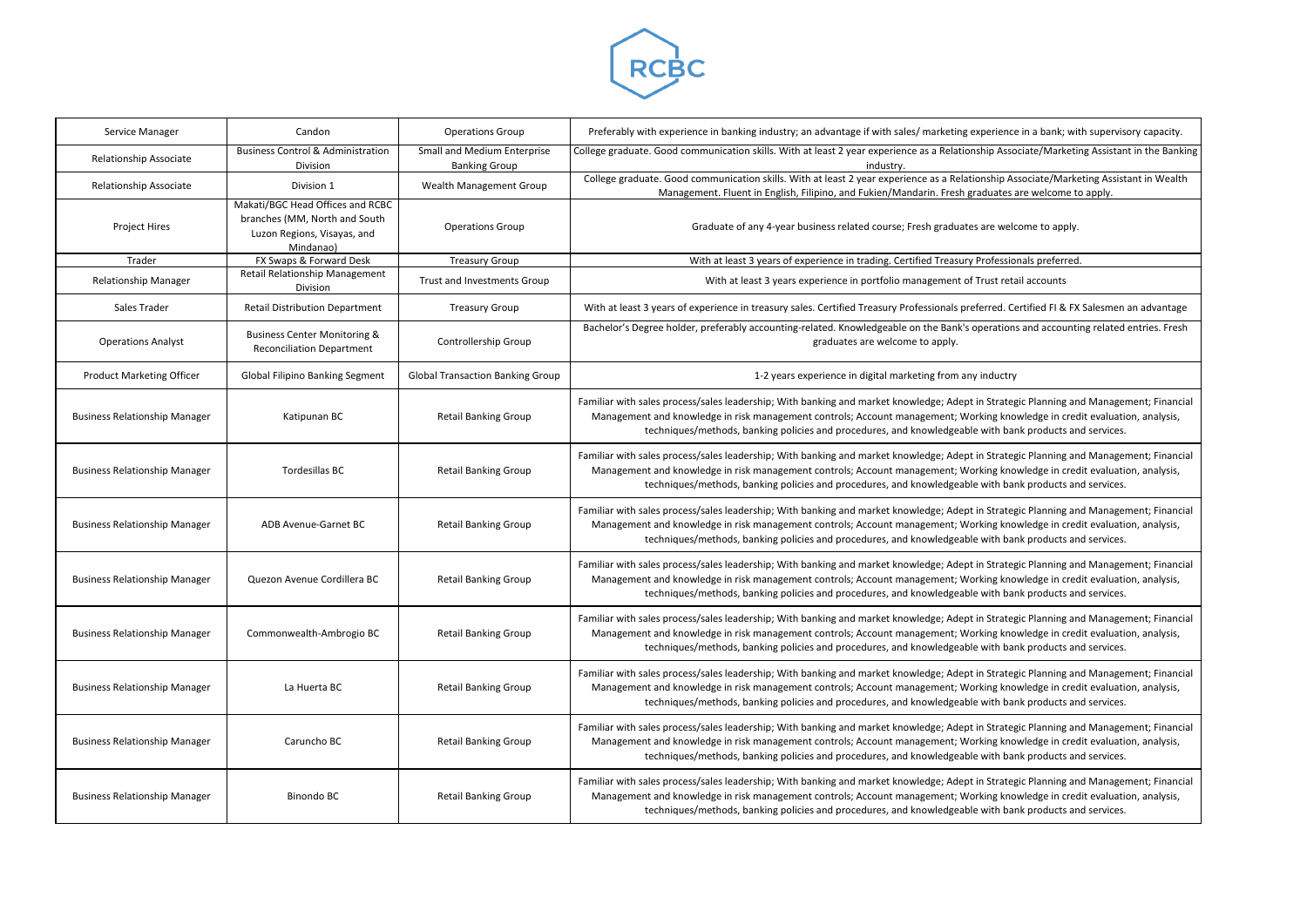

| <b>Business Relationship Manager</b>  | Acropolis Eastwood Avenue BC                     | <b>Retail Banking Group</b>    | Familiar with sales process/sales leadership; With banking and market knowledge; Adept in Strategic Planning ar<br>Management and knowledge in risk management controls; Account management; Working knowledge in cred<br>techniques/methods, banking policies and procedures, and knowledgeable with bank products ar                                                                                    |
|---------------------------------------|--------------------------------------------------|--------------------------------|-----------------------------------------------------------------------------------------------------------------------------------------------------------------------------------------------------------------------------------------------------------------------------------------------------------------------------------------------------------------------------------------------------------|
| <b>Business Relationship Manager</b>  | Connecticut BC                                   | <b>Retail Banking Group</b>    | Familiar with sales process/sales leadership; With banking and market knowledge; Adept in Strategic Planning ar<br>Management and knowledge in risk management controls; Account management; Working knowledge in cred<br>techniques/methods, banking policies and procedures, and knowledgeable with bank products ar                                                                                    |
| Investment & Lease Analyst            | Asset Mgt. and Sundry Section                    | Controllership Group           | Bachelor's Degree holder, preferably accounting-related. Knowledge in Basic Accounting is required. Fresh gradua                                                                                                                                                                                                                                                                                          |
| Service Associate                     | Bacolod Lacson BC                                | <b>Operations Group</b>        | Graduate of any 4-year business related course; Fresh graduates are welcome to apply.                                                                                                                                                                                                                                                                                                                     |
| Service Associate                     | RCBC Plaza Main BC                               | <b>Operations Group</b>        | Graduate of any 4-year business related course; Fresh graduates are welcome to apply.                                                                                                                                                                                                                                                                                                                     |
| Credit Re-Engineering Process Officer | <b>Credit Re-Engineering Process</b><br>Division | <b>Credit Management Group</b> | Graduate of 4-year finance-related courses. With experience in credit review/evaluation and financial analysis of (<br>in Microsoft Office applications (e.g. MS Word, Excel and Power point, etc.). Background in Consumer Loans sp<br>areas: Credit evaluation, investigation and documentation. With background on process improvements                                                                |
| <b>Account Officer</b>                | CL Internal Sales Housing                        | <b>Consumer Lending Group</b>  | Bachelor's Degree of any course. With mortgage banking experience from established institutions. Can perform<br>years experience in packaging complicated housing loan accounts referred by branches. With sufficient knowledg<br>reputable financing/mortgage institution that can contribute in achieving set target for Direct Housing. Willing to<br>week-ends.                                       |
| <b>Business Relationship Manager</b>  | Naic BC                                          | <b>Retail Banking Group</b>    | Familiar with sales process/sales leadership; With banking and market knowledge; Adept in Strategic Planning ar<br>Management and knowledge in risk management controls; Account management; Working knowledge in cree<br>techniques/methods, banking policies and procedures, and knowledgeable with bank products ar                                                                                    |
| <b>Business Relationship Manager</b>  | Dela Rosa-Pasong Tamo BC                         | <b>Retail Banking Group</b>    | Familiar with sales process/sales leadership; With banking and market knowledge; Adept in Strategic Planning ar<br>Management and knowledge in risk management controls; Account management; Working knowledge in cred<br>techniques/methods, banking policies and procedures, and knowledgeable with bank products ar                                                                                    |
| <b>Business Relationship Manager</b>  | Ipil                                             | <b>Retail Banking Group</b>    | Familiar with sales process/sales leadership; With banking and market knowledge; Adept in Strategic Planning ar<br>Management and knowledge in risk management controls; Account management; Working knowledge in cred<br>techniques/methods, banking policies and procedures, and knowledgeable with bank products ar                                                                                    |
| <b>Business Relationship Manager</b>  | Talisay                                          | <b>Retail Banking Group</b>    | Familiar with sales process/sales leadership; With banking and market knowledge; Adept in Strategic Planning ar<br>Management and knowledge in risk management controls; Account management; Working knowledge in cred<br>techniques/methods, banking policies and procedures, and knowledgeable with bank products ar                                                                                    |
| Service Officer                       | Catarman BC                                      | <b>Operations Group</b>        | Preferably with experience in banking industry; an advantage if with sales/ marketing experience in a bank; wi                                                                                                                                                                                                                                                                                            |
| Service Associate                     | Davao City                                       | <b>Operations Group</b>        | Graduate of any 4-year business related course; Fresh graduates are welcome to apply.                                                                                                                                                                                                                                                                                                                     |
| Service Associate                     | Tandag BC                                        | <b>Operations Group</b>        | Graduate of any 4-year business related course; Fresh graduates are welcome to apply.                                                                                                                                                                                                                                                                                                                     |
| Service Associate                     | Carrascal BC                                     | <b>Operations Group</b>        | Graduate of any 4-year business related course; Fresh graduates are welcome to apply.                                                                                                                                                                                                                                                                                                                     |
| Service Associate                     | CDO CarmenBC                                     | <b>Operations Group</b>        | Graduate of any 4-year business related course; Fresh graduates are welcome to apply.                                                                                                                                                                                                                                                                                                                     |
| Loan Service Officer                  | PLC Davao                                        | <b>Consumer Lending Group</b>  | Bachelor's Degree holder. Preferably familiar with consumer loans products, lending operations, and credit pol<br>service skills is required.                                                                                                                                                                                                                                                             |
| Records Management Officer            | PLC Cebu                                         | <b>Consumer Lending Group</b>  | Bachelor's Degree holder. Preferably familiar with consumer loans products, lending operations, and credit poli<br>service skills is required.                                                                                                                                                                                                                                                            |
| <b>Planning Officer</b>               | <b>Consumer Lending Group</b>                    | <b>Consumer Lending Group</b>  | Serves as the information channel, cascades relevant information to all users in the most accurate and timeliest r<br>and prepares financial key business indicators, manages and maintains data reports. With Banking Experien<br>Competence in Bank Operations, Policies and Procedures. Knowledgeable in Data Management and Analytics. Pro<br>applications especially Advance MS Excel and PowerPoint |

Strategic Planning and Management; Financial ng knowledge in credit evaluation, analysis, ith bank products and services.

equired. Fresh graduates are welcome to apply.

financial analysis of Consumer Loans. Proficient Consumer Loans specifically in the following ocess improvements/re-engineering.

itutions. Can perform on day 1 with at least 2 is ufficient knowledge and expertise from other ct Housing. Willing to render overtime even on

Strategic Planning and Management; Financial ng knowledge in credit evaluation, analysis, ith bank products and services.

Strategic Planning and Management; Financial ng knowledge in credit evaluation, analysis, ith bank products and services.

Strategic Planning and Management; Financial ng knowledge in credit evaluation, analysis, ith bank products and services.

Strategic Planning and Management; Financial ng knowledge in credit evaluation, analysis, ith bank products and services.

erience in a bank; with supervisory capacity.

ations, and credit policies. Excellent customer

Records Management Officies Consumer Lending Group Bacheloris Degree house holders. Preferably families and pr

curate and timeliest manner possible; monitors ith Banking Experience in Consumer Loans ent and Analytics. Proficient in various software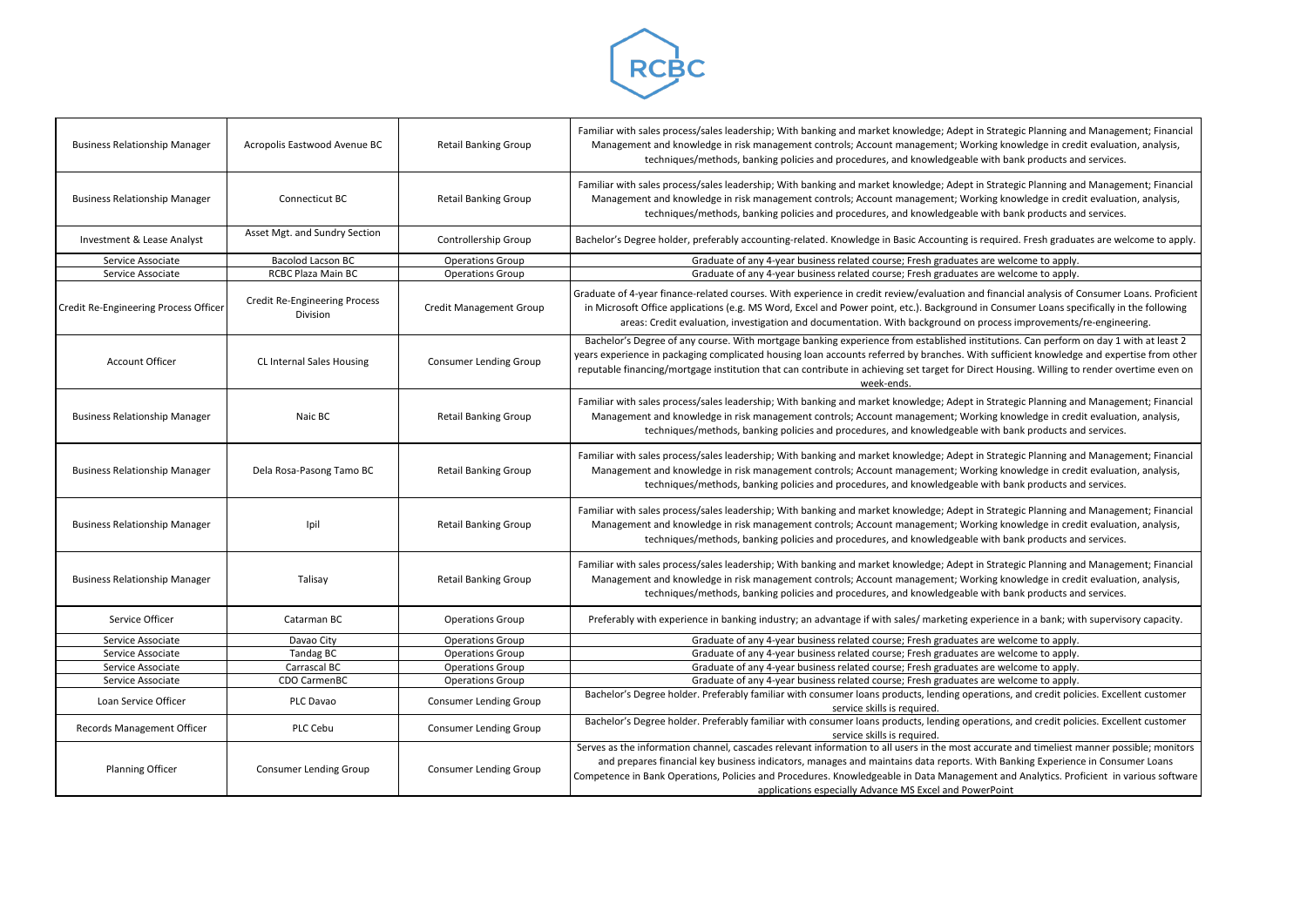

| Legal Support & Advisory Lawyer        | Legal Services & Documentation<br>Department                                  | <b>Consumer Lending Group</b>  | Responsible for providing expert advice and guidance to the key leaders of the Consumer Lending Group and the Consumer Loans Segment<br>of the Credit Management Group on all legal matters relating to the consumer loans business of the Bank<br>RA 1080 - Bar Passer with 5 years of experience as a lawyer. Possesses expertise on law or statutes and regulatory requirements related to<br>banking operations, consumer loans, or credit management. WIth At least five (5) years of working experience, preferably from any<br>reputable bank; background in litigation is an advantage                    |
|----------------------------------------|-------------------------------------------------------------------------------|--------------------------------|-------------------------------------------------------------------------------------------------------------------------------------------------------------------------------------------------------------------------------------------------------------------------------------------------------------------------------------------------------------------------------------------------------------------------------------------------------------------------------------------------------------------------------------------------------------------------------------------------------------------|
| <b>Business Development Officer</b>    | <b>Business Development Division</b>                                          | Corporate Banking Group        | Graduate of any 4-year degree course. With experience in business development from a bank                                                                                                                                                                                                                                                                                                                                                                                                                                                                                                                         |
| Analyst                                | <b>Stock Transfer Department</b>                                              | Trust and Investments Group    | Graduate of accountancy or any related course. Preferably with experience in stock transfer from a financial institution                                                                                                                                                                                                                                                                                                                                                                                                                                                                                          |
| <b>Credit Strategist</b>               | <b>Global Macro and Investments Credit</b><br>Division                        | <b>Treasury Group</b>          | Certified Treasury Professional; Ideally with at least 1 year experience in credit analysis or related fields                                                                                                                                                                                                                                                                                                                                                                                                                                                                                                     |
| <b>Macro Analyst</b>                   | <b>Global Macro and Investments Credit</b><br>Division                        | <b>Treasury Group</b>          | Certified Treasury Professional; Ideally with at least 1 year experience in macro analysis or related fields                                                                                                                                                                                                                                                                                                                                                                                                                                                                                                      |
| Sales Trader                           | <b>Institutional Distribution Department</b>                                  | <b>Treasury Group</b>          | Certified Treasury Professional; With experience in Treasury sales                                                                                                                                                                                                                                                                                                                                                                                                                                                                                                                                                |
| Program Manager                        | <b>Smart Customer Acquisition</b><br>Department                               | <b>Retail Banking Group</b>    | Bachelor's degree holder. With experience in marketing, campaign management, product management, preferably in banking or other<br>financial institutions                                                                                                                                                                                                                                                                                                                                                                                                                                                         |
| Service Associate                      | JY Campos (BGC) BC                                                            | <b>Operations Group</b>        | Graduate of any 4-year business related course; Fresh graduates are welcome to apply.                                                                                                                                                                                                                                                                                                                                                                                                                                                                                                                             |
| Service Associate                      | Kabankalan BC                                                                 | <b>Operations Group</b>        | Graduate of any 4-year business related course; Fresh graduates are welcome to apply.                                                                                                                                                                                                                                                                                                                                                                                                                                                                                                                             |
| Service Associate                      | Pasig BC                                                                      | <b>Operations Group</b>        | Graduate of any 4-year business related course; Fresh graduates are welcome to apply.                                                                                                                                                                                                                                                                                                                                                                                                                                                                                                                             |
| Service Associate                      | Boac BC                                                                       | <b>Operations Group</b>        | Graduate of any 4-year business related course; Fresh graduates are welcome to apply.                                                                                                                                                                                                                                                                                                                                                                                                                                                                                                                             |
| Service Associate                      | Mandaue BC                                                                    | <b>Operations Group</b>        | Graduate of any 4-year business related course; Fresh graduates are welcome to apply.                                                                                                                                                                                                                                                                                                                                                                                                                                                                                                                             |
| Service Associate                      | Quezon Ave. - Cordillera BC                                                   | <b>Operations Group</b>        | Graduate of any 4-year business related course; Fresh graduates are welcome to apply.                                                                                                                                                                                                                                                                                                                                                                                                                                                                                                                             |
| Digital Service Associate              | Digital Branch Support Department                                             | <b>Operations Group</b>        | Graduate of any 4-year business related course; Fresh graduates are welcome to apply.                                                                                                                                                                                                                                                                                                                                                                                                                                                                                                                             |
| Credit Analyst - Makati and Cebu       | <b>Credit Evaluation Division</b>                                             | <b>Credit Management Group</b> | Graduate of Bachelor's Degree major in Economics, Accounting, Management, Business Administration, Financial Management, and other<br>finance-related courses.<br>With background or experience in the following:<br>Credit Review including:<br>- Evaluation of credit proposals<br>- Financial statement validation and analysis<br>- Risk rating of corporate and individual borrowers<br>- Portfolio and Account Management                                                                                                                                                                                   |
| Records Management Officer<br>(Bataan) | PLC Bataan                                                                    | <b>Consumer Lending Group</b>  | Bachelor's Degree holder. Preferably with experience in Documentation handling/review, Custodianship/safekeeping of important bank<br>documents, or general banking operations.                                                                                                                                                                                                                                                                                                                                                                                                                                   |
| <b>Remedial Account Officer</b>        | Field Collections and Recovery<br>Department, Consumer Collections<br>Segment | <b>Consumer Lending Group</b>  | Graduate of Business Management of any related course.<br>With experience in handling past due consumer loans from early bucket to litigation.<br>Responsible for managing delinquent consumer loan accounts, primarily focused on the mitigation, reduction and resolution of Past Due<br>Loans (PDL) from 61-90 days past due and Non-Performing Loans (NPL) from 91 days past due and above of Auto (PLC booked accounts) and<br>Housing (HO and PLC booked accounts) loans through timely, efficient and effective telephone and field collection, asset recoveries and/or<br>other forms of loan resolution. |
| Mortgage Product Planning Officer      | Mortgage Product Management<br>Division                                       | <b>Consumer Lending Group</b>  | Directly assist the Mortgage Product Management Division Head in the management of the affairs pertaining to the Division. With Banking<br>Experience in Consumer Loans Competence in Bank Operations, Policies and Procedures. Knowledgeable in Data Management and Analytics.<br>Proficient in various software applications especially Advance MS Excel and PowerPoint                                                                                                                                                                                                                                         |
| Analyst                                | <b>Credit and Loans Services</b><br>Department                                | <b>Operations Group</b>        | Bachelor's Degree holder. Preferably familiar with branch back operations experience, and has good communication skills. Fresh graduates<br>are welcome to apply.                                                                                                                                                                                                                                                                                                                                                                                                                                                 |
| <b>Business Relationship Manager</b>   | Mexico Pampanga BC                                                            | <b>Retail Banking Group</b>    | Familiar with sales process/sales leadership; With banking and market knowledge; Adept in Strategic Planning and Management; Financial<br>Management and knowledge in risk management controls; Account management; Working knowledge in credit evaluation, analysis,<br>techniques/methods, banking policies and procedures, and knowledgeable with bank products and services.                                                                                                                                                                                                                                  |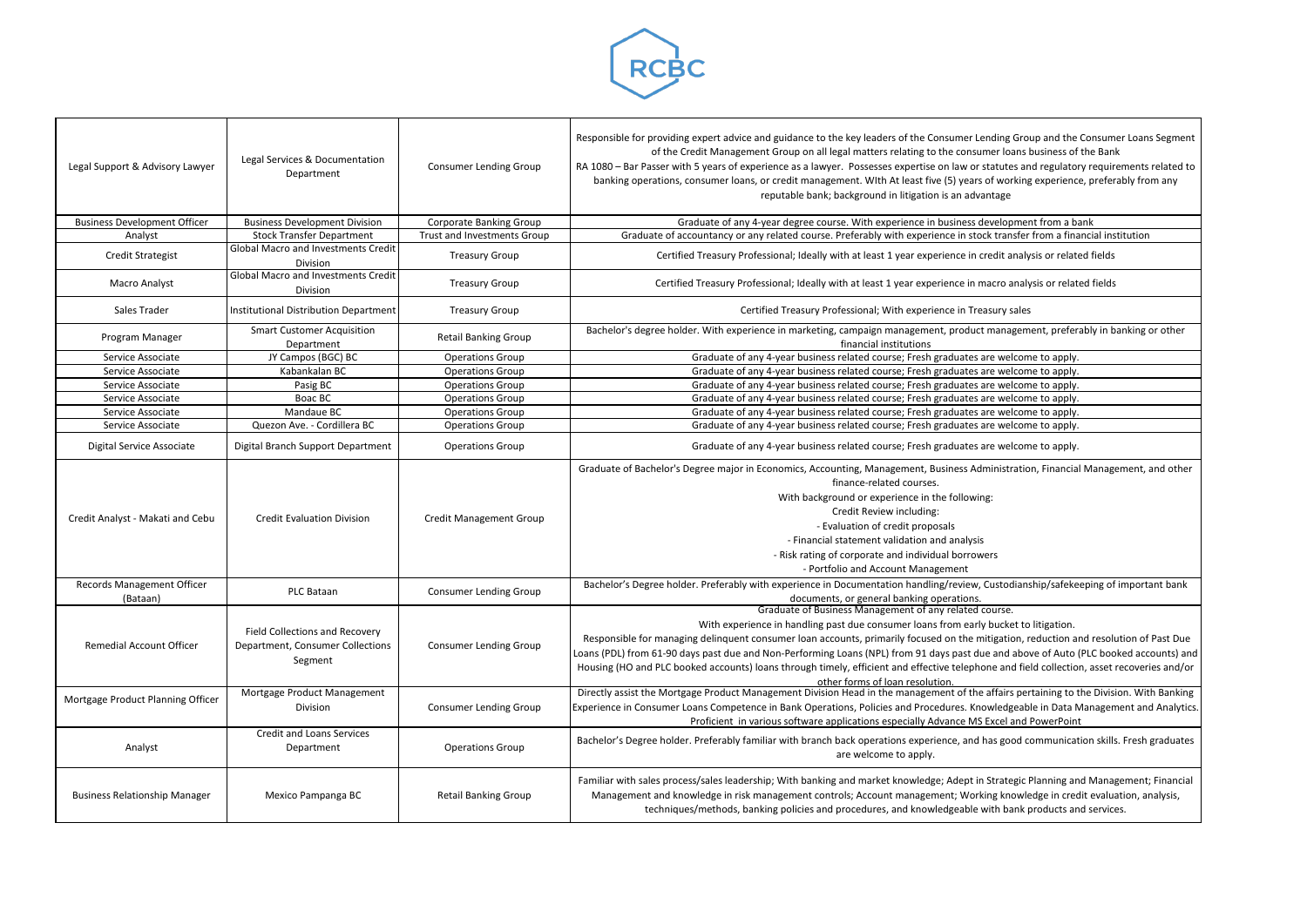

| <b>Business Relationship Manager</b> | Quezon Avenue-Araneta BC           | <b>Retail Banking Group</b> | Familiar with sales process/sales leadership; With banking and market knowledge; Adept in<br>Management and knowledge in risk management controls; Account management; Worki<br>techniques/methods, banking policies and procedures, and knowledgeable w |
|--------------------------------------|------------------------------------|-----------------------------|----------------------------------------------------------------------------------------------------------------------------------------------------------------------------------------------------------------------------------------------------------|
| <b>Business Relationship Manager</b> | Ortigas-Columbia BC                | <b>Retail Banking Group</b> | Familiar with sales process/sales leadership; With banking and market knowledge; Adept in<br>Management and knowledge in risk management controls; Account management; Worki<br>techniques/methods, banking policies and procedures, and knowledgeable w |
| <b>Business Relationship Manager</b> | Raffles Ortigas BC                 | <b>Retail Banking Group</b> | Familiar with sales process/sales leadership; With banking and market knowledge; Adept in<br>Management and knowledge in risk management controls; Account management; Worki<br>techniques/methods, banking policies and procedures, and knowledgeable w |
| <b>Business Relationship Manager</b> | Don Jesus Boulevard, Muntinlupa BC | <b>Retail Banking Group</b> | Familiar with sales process/sales leadership; With banking and market knowledge; Adept in<br>Management and knowledge in risk management controls; Account management; Worki<br>techniques/methods, banking policies and procedures, and knowledgeable w |
| <b>Business Relationship Manager</b> | <b>BF Resort BC</b>                | <b>Retail Banking Group</b> | Familiar with sales process/sales leadership; With banking and market knowledge; Adept in<br>Management and knowledge in risk management controls; Account management; Worki<br>techniques/methods, banking policies and procedures, and knowledgeable w |
| <b>Business Relationship Manager</b> | Plaridel Bypass Access Road BC     | <b>Retail Banking Group</b> | Familiar with sales process/sales leadership; With banking and market knowledge; Adept in<br>Management and knowledge in risk management controls; Account management; Worki<br>techniques/methods, banking policies and procedures, and knowledgeable w |
| <b>Business Relationship Manager</b> | Cavite City BC                     | <b>Retail Banking Group</b> | Familiar with sales process/sales leadership; With banking and market knowledge; Adept in<br>Management and knowledge in risk management controls; Account management; Worki<br>techniques/methods, banking policies and procedures, and knowledgeable w |
| <b>Business Relationship Manager</b> | Mendiola BC                        | <b>Retail Banking Group</b> | Familiar with sales process/sales leadership; With banking and market knowledge; Adept in<br>Management and knowledge in risk management controls; Account management; Worki<br>techniques/methods, banking policies and procedures, and knowledgeable w |
| <b>Business Relationship Manager</b> | Makati Rada BC                     | <b>Retail Banking Group</b> | Familiar with sales process/sales leadership; With banking and market knowledge; Adept in<br>Management and knowledge in risk management controls; Account management; Worki<br>techniques/methods, banking policies and procedures, and knowledgeable w |
| <b>Business Relationship Manager</b> | Roxas Blvd. Service Road BC        | <b>Retail Banking Group</b> | Familiar with sales process/sales leadership; With banking and market knowledge; Adept in<br>Management and knowledge in risk management controls; Account management; Worki<br>techniques/methods, banking policies and procedures, and knowledgeable w |
| <b>Business Relationship Manager</b> | Macapagal Avenue-Edsa BC           | <b>Retail Banking Group</b> | Familiar with sales process/sales leadership; With banking and market knowledge; Adept in<br>Management and knowledge in risk management controls; Account management; Worki<br>techniques/methods, banking policies and procedures, and knowledgeable w |
| <b>Business Relationship Manager</b> | Cainta BC                          | <b>Retail Banking Group</b> | Familiar with sales process/sales leadership; With banking and market knowledge; Adept in<br>Management and knowledge in risk management controls; Account management; Worki<br>techniques/methods, banking policies and procedures, and knowledgeable w |
| Service Manager                      | The Fort Sunlife BC                | <b>Operations Group</b>     | Preferably with experience in banking industry; an advantage if with sales/ marketing exp                                                                                                                                                                |
| Service Officer                      | Pasong Tamo-Pio Del Pilar BC       | <b>Operations Group</b>     | Preferably with experience in banking industry; an advantage if with sales/ marketing exp                                                                                                                                                                |
| Service Manager                      | 4th Avenue                         | <b>Operations Group</b>     | Preferably with experience in banking industry; an advantage if with sales/ marketing exp                                                                                                                                                                |

**Strategic Planning and Management; Financial** ang knowledge in credit evaluation, analysis, vith bank products and services.

**Strategic Planning and Management; Financial** ing knowledge in credit evaluation, analysis, vith bank products and services.

**Strategic Planning and Management; Financial** ing knowledge in credit evaluation, analysis, vith bank products and services.

**Strategic Planning and Management; Financial** ing knowledge in credit evaluation, analysis, vith bank products and services.

**Strategic Planning and Management; Financial** ing knowledge in credit evaluation, analysis, vith bank products and services.

**Strategic Planning and Management; Financial** ing knowledge in credit evaluation, analysis, vith bank products and services.

**Strategic Planning and Management; Financial** ing knowledge in credit evaluation, analysis, vith bank products and services.

**Strategic Planning and Management; Financial** ing knowledge in credit evaluation, analysis, vith bank products and services.

**Strategic Planning and Management; Financial** ang knowledge in credit evaluation, analysis, vith bank products and services.

**Strategic Planning and Management; Financial** ing knowledge in credit evaluation, analysis, vith bank products and services.

**Strategic Planning and Management; Financial** ing knowledge in credit evaluation, analysis, vith bank products and services.

Serience in a bank; with supervisory capacity.

Serience in a bank; with supervisory capacity.

Serience in a bank; with supervisory capacity.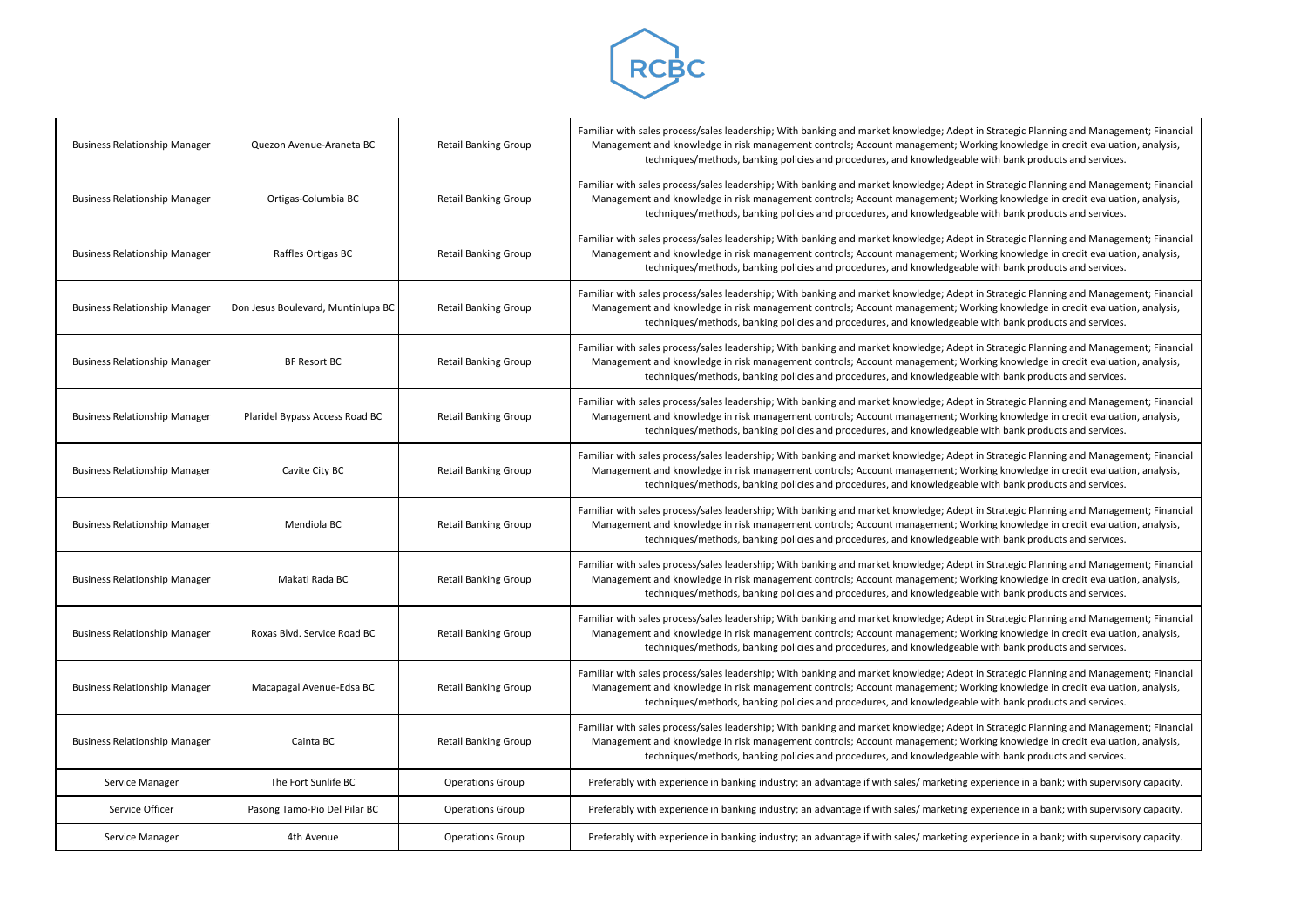

| Service Officer                      | Evangelista                                    | <b>Operations Group</b>                 | Preferably with experience in banking industry; an advantage if with sales/ marketing experience in a bank                                                                                                                                                                                                                         |
|--------------------------------------|------------------------------------------------|-----------------------------------------|------------------------------------------------------------------------------------------------------------------------------------------------------------------------------------------------------------------------------------------------------------------------------------------------------------------------------------|
| Service Manager                      | Hermosa-Limay                                  | <b>Operations Group</b>                 | Preferably with experience in banking industry; an advantage if with sales/ marketing experience in a bank                                                                                                                                                                                                                         |
| Service Manager                      | Magallanes                                     | <b>Operations Group</b>                 | Preferably with experience in banking industry; an advantage if with sales/ marketing experience in a bank                                                                                                                                                                                                                         |
| Service Manager                      | <b>BF Homes</b>                                | <b>Operations Group</b>                 | Preferably with experience in banking industry; an advantage if with sales/ marketing experience in a bank                                                                                                                                                                                                                         |
| <b>Trust Service Assistant</b>       | <b>Trust Retail Sales Division</b>             | Trust and Investments Group             | Bachelor's degree holder. Banking experience, preferably in Trust & Investments                                                                                                                                                                                                                                                    |
| <b>Business Development Manager</b>  | <b>Business Development Division</b>           | <b>Global Transaction Banking Group</b> | Bachelor's degree holder. With at least 3 years experience in business development of cash mana                                                                                                                                                                                                                                    |
| <b>Operations Manager</b>            | <b>Trust Operations Department</b>             | <b>Trust and Investments Group</b>      | Graduate of accountancy or any related course. Wih experience in Trust Operations on a people i                                                                                                                                                                                                                                    |
| <b>Accounts Specialist (Cavite)</b>  | Global & Ecozone Segment - Division<br>2       | Corporate Banking Group                 | Bachelor's degree holder with some banking experience. Preferably living in Cavit                                                                                                                                                                                                                                                  |
| <b>Business Relationship Officer</b> | Rufino BC                                      | <b>Retail Banking Group</b>             | Familiar with sales process/sales leadership; With banking and market knowledge; Adept in Strategic Plannin<br>Management and knowledge in risk management controls; Account management; Working knowledge in<br>techniques/methods, banking policies and procedures, and knowledgeable with bank product                          |
| <b>Business Relationship Officer</b> | Quezon Avenue-Araneta BC                       | <b>Retail Banking Group</b>             | Familiar with sales process/sales leadership; With banking and market knowledge; Adept in Strategic Planning<br>Management and knowledge in risk management controls; Account management; Working knowledge in<br>techniques/methods, banking policies and procedures, and knowledgeable with bank product                         |
| <b>Business Relationship Officer</b> | Ortigas-Columbia BC                            | <b>Retail Banking Group</b>             | Familiar with sales process/sales leadership; With banking and market knowledge; Adept in Strategic Planning<br>Management and knowledge in risk management controls; Account management; Working knowledge in<br>techniques/methods, banking policies and procedures, and knowledgeable with bank product                         |
| <b>Business Relationship Officer</b> | Raffles Ortigas BC                             | <b>Retail Banking Group</b>             | Familiar with sales process/sales leadership; With banking and market knowledge; Adept in Strategic Planning<br>Management and knowledge in risk management controls; Account management; Working knowledge in<br>techniques/methods, banking policies and procedures, and knowledgeable with bank product                         |
| <b>Business Relationship Officer</b> | Don Jesus Boulevard, Muntinlupa BC             | <b>Retail Banking Group</b>             | Familiar with sales process/sales leadership; With banking and market knowledge; Adept in Strategic Plannin<br>Management and knowledge in risk management controls; Account management; Working knowledge in<br>techniques/methods, banking policies and procedures, and knowledgeable with bank product                          |
| <b>Business Relationship Officer</b> | <b>BF Resort BC</b>                            | <b>Retail Banking Group</b>             | Familiar with sales process/sales leadership; With banking and market knowledge; Adept in Strategic Planning<br>Management and knowledge in risk management controls; Account management; Working knowledge in<br>techniques/methods, banking policies and procedures, and knowledgeable with bank product                         |
| <b>Business Relationship Officer</b> | Plaridel Bypass Access Road BC                 | <b>Retail Banking Group</b>             | Familiar with sales process/sales leadership; With banking and market knowledge; Adept in Strategic Planning<br>Management and knowledge in risk management controls; Account management; Working knowledge in<br>techniques/methods hanking nolicies and procedures and knowledgeable with hank product                           |
| <b>Business Relationship Manager</b> | Pablo Ocampo- Venecia                          | <b>Retail Banking Group</b>             | Familiar with sales process/sales leadership; With banking and market knowledge; Adept in Strategic Plannin<br>Management and knowledge in risk management controls; Account management; Working knowledge in<br>techniques/methods, banking policies and procedures, and knowledgeable with bank product                          |
| <b>Business Analyst</b>              | CL Business Systems & Analysis<br>Department   | <b>Consumer Lending Group</b>           | College degree, preferably Business or Industrial Engineering background<br>With experience in Business analysis and related disciplines; policy and process development and manager<br>requirements analysis and related disciplines; general banking knowledge                                                                   |
| <b>Operations Manager</b>            | Middle Office Fulfillment Department           | <b>Operations Group</b>                 | Bachelor's Degree of any course. 5-10 years in banking operations in a supervisory (entry to middle level) ro<br>office delivery and support of specific and/or multiple products and services such as not but not limited to p<br>accounting, reportorial, regulatory and compliance adherence, ensuring timely and continuous de |
| <b>Operations Officer</b>            | <b>Credit and Loans Services</b><br>Department | <b>Operations Group</b>                 | Bachelor's Degree holder. Preferably familiar with branch back operations experience, and has good commun<br>are welcome to apply.                                                                                                                                                                                                 |

erience in a bank; with supervisory capacity.

erience in a bank; with supervisory capacity.

erience in a bank; with supervisory capacity.

erience in a bank; with supervisory capacity.

ent of cash management products

ons on a people manager capacity

bly living in Cavite.

Strategic Planning and Management; Financial ng knowledge in credit evaluation, analysis, ith bank products and services.

Strategic Planning and Management; Financial ng knowledge in credit evaluation, analysis, ith bank products and services.

Strategic Planning and Management; Financial ng knowledge in credit evaluation, analysis, ith bank products and services.

Strategic Planning and Management; Financial ng knowledge in credit evaluation, analysis, ith bank products and services.

Strategic Planning and Management; Financial ng knowledge in credit evaluation, analysis, ith bank products and services.

Strategic Planning and Management; Financial ng knowledge in credit evaluation, analysis, ith bank products and services.

Strategic Planning and Management; Financial ng knowledge in credit evaluation, analysis, ith hank products and services.

Strategic Planning and Management; Financial ng knowledge in credit evaluation, analysis, vith bank products and services.

ent and management; forms design; system ing knowledge

bacheloris Degree of any cole. Find any consider for the backut not limited to processing, documentation, nd continuous delivery at all times.

as good communication skills. Fresh graduates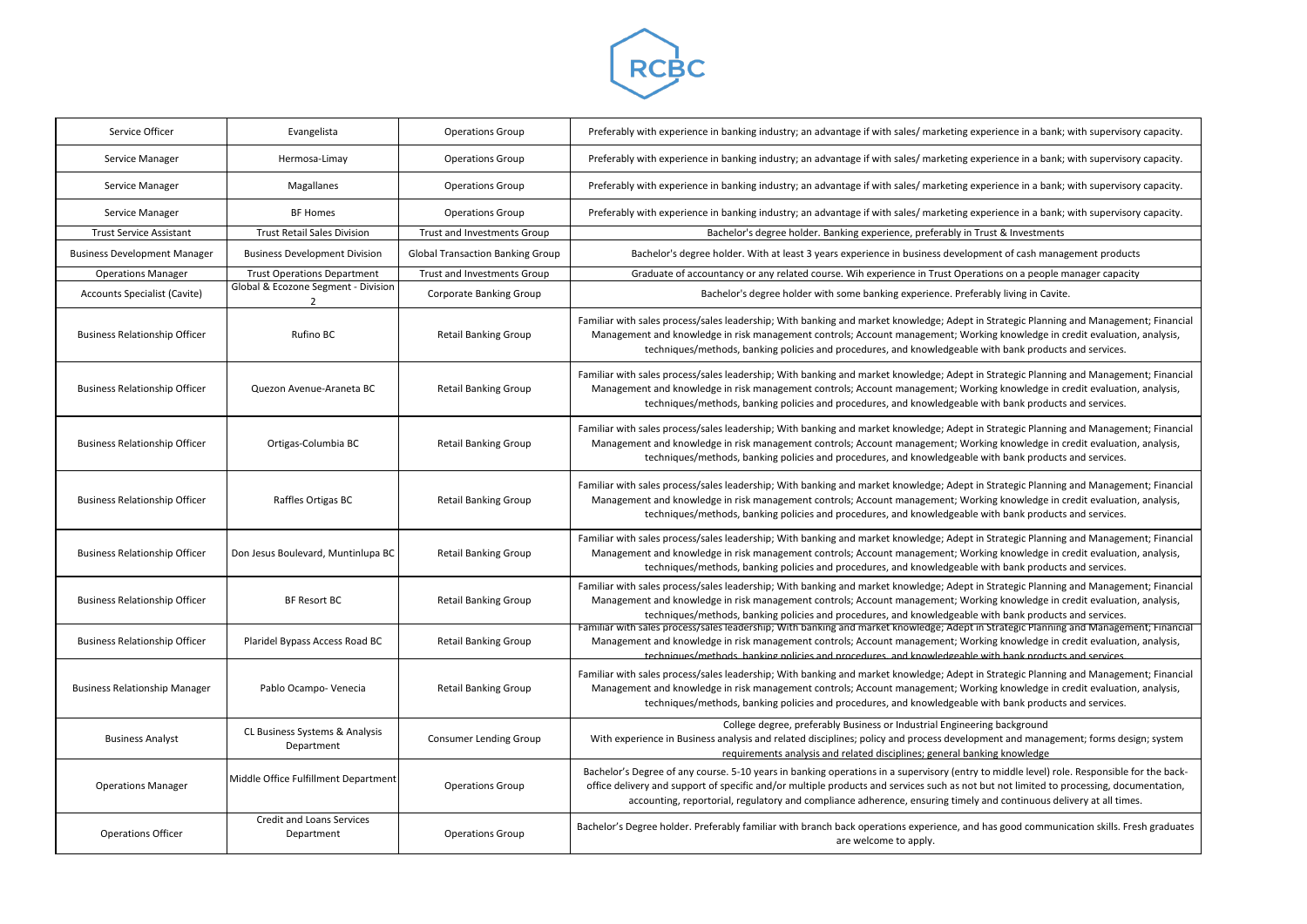

| Service Officer                              | Otis                                                               | <b>Operations Group</b>            | Preferably with experience in banking industry; an advantage if with sales/ marketing experience in a bank; wi                                                                                                                                                                                                                                                                                                                                                |
|----------------------------------------------|--------------------------------------------------------------------|------------------------------------|---------------------------------------------------------------------------------------------------------------------------------------------------------------------------------------------------------------------------------------------------------------------------------------------------------------------------------------------------------------------------------------------------------------------------------------------------------------|
| Service Officer                              | Pablo Ocampo- Venecia                                              | <b>Operations Group</b>            | Preferably with experience in banking industry; an advantage if with sales/ marketing experience in a bank; wi                                                                                                                                                                                                                                                                                                                                                |
| Service Officer                              | JP.Rizal Reposo                                                    | <b>Operations Group</b>            | Preferably with experience in banking industry; an advantage if with sales/ marketing experience in a bank; wi                                                                                                                                                                                                                                                                                                                                                |
| Information Security Risk Mgt.<br>Officer    | <b>Business Security Governance</b><br>Department                  | <b>Risk Management Group</b>       | Business Course Graduate / College degree holder; Experience in information & IT risk management as well a<br>functions; Experience in functions involving information security governance; Knowledgeable on existing informat<br>best practice; At least two (2) years' experience in risk management and information secur                                                                                                                                  |
| <b>Operations Analyst</b>                    | <b>Business Center Accounting and</b><br><b>Control Department</b> | Controllership Group               | Bachelor's Degree holder, preferably accounting-related. With Computer Skills, Analysis & Problem Solving, Mu<br>Skills, Time Management, Quantitative Reasoning Skill, Mental Agility, Analytical, Punctual, Adaptive, Has Conce<br>Accuracy, Attentive to Details. Fresh graduates are welcome to apply.                                                                                                                                                    |
| <b>Budget Analyst</b>                        | Financial Accounting & Mgt Division                                | Controllership Group               | Bachelor of Science in Accountancy or its related course. Knowledgeable in Basic Accounting, credit related polici<br>general accounting standards and procedures. Professional & strong work ethics, oral & written communications<br>welcome to apply.                                                                                                                                                                                                      |
| Appraisers                                   | Credit Appraisal and Investigation<br>Division                     | <b>Credit Management Group</b>     | College graduate preferably with a degree in Engineering or Real Estate Management. Must be a licensed real est<br>least 3 years experience in property valuation.                                                                                                                                                                                                                                                                                            |
| <b>Credit Officers</b>                       | <b>Credit Acceptance Division</b>                                  | <b>Credit Management Group</b>     | College-graduate with a Bachelor's Degree. With relevant experience involving consumer loan products and/or of<br>Mastery of Consumer Loan products, well-versed in Bank's policies and procedures, excellent communication s<br>information during credit investigation, potential people management skills, computer liter                                                                                                                                  |
| Credit Policy Officer                        | <b>Credit Policy Division</b>                                      | <b>Credit Management Group</b>     | Bachelor's Degree, preferably a major in Business Administration, Economics, or Management. Having post gra<br>trainings/seminars are an advantage. Must have a strong working knowledge in the development of policies i<br>corporate, SME loans, and consumer loans. Significant exposure in the credit cycle for business / consumer lo<br>regulations and best practices in the industry. Minimum of three (3) years experience in policy formulation and |
|                                              | Ecosystem Build & Market Activation                                | Digital Enterprise and Innovations | functions.<br>The Agent Network and Alliances Head is responsible for creating, cultivating and maintaining relationships amor                                                                                                                                                                                                                                                                                                                                |
| Agent Network Manager                        | Division                                                           | Group                              | also developing and executing strategies for strategic growth.                                                                                                                                                                                                                                                                                                                                                                                                |
| <b>Environmental and Social Risk Officer</b> | Portfolio Quality Division                                         | <b>Risk Management Group</b>       | Bachelor's Degree in Environmental Management, Environmental Science, Environmental Engineering or rela<br>Knowledge of policies / frameworks for environmental management, environmental standards, sound E&S pract<br>industry experience in banking or related field, engaged in risk analysis.                                                                                                                                                            |
| Service Associate                            | Calbayog BC                                                        | <b>Operations Group</b>            | Graduate of any 4-year business related course; Fresh graduates are welcome to apply.                                                                                                                                                                                                                                                                                                                                                                         |
| Service Associate                            | <b>Banilad BC</b>                                                  | <b>Operations Group</b>            | Graduate of any 4-year business related course; Fresh graduates are welcome to apply.                                                                                                                                                                                                                                                                                                                                                                         |
| Service Associate                            | Consolacion BC                                                     | <b>Operations Group</b>            | Graduate of any 4-year business related course; Fresh graduates are welcome to apply.                                                                                                                                                                                                                                                                                                                                                                         |
| Service Associate                            | MEPZ 2 BC                                                          | <b>Operations Group</b>            | Graduate of any 4-year business related course; Fresh graduates are welcome to apply.                                                                                                                                                                                                                                                                                                                                                                         |
| Service Associate                            | <b>Bacolod Shopping BC</b>                                         | <b>Operations Group</b>            | Graduate of any 4-year business related course; Fresh graduates are welcome to apply.                                                                                                                                                                                                                                                                                                                                                                         |
| Service Associate                            | Guadalupe BC                                                       | <b>Operations Group</b>            | Graduate of any 4-year business related course; Fresh graduates are welcome to apply.                                                                                                                                                                                                                                                                                                                                                                         |
| Service Associate                            | Surigao BC                                                         | <b>Operations Group</b>            | Graduate of any 4-year business related course; Fresh graduates are welcome to apply.                                                                                                                                                                                                                                                                                                                                                                         |
| Service Associate                            | CDO CarmenBC                                                       | <b>Operations Group</b>            | Graduate of any 4-year business related course; Fresh graduates are welcome to apply.                                                                                                                                                                                                                                                                                                                                                                         |
| Service Manager                              | Calbayog BC                                                        | <b>Operations Group</b>            | Preferably with experience in banking industry; an advantage if with sales/ marketing experience in a bank; wi                                                                                                                                                                                                                                                                                                                                                |
| Service Manager                              | Davao City                                                         | <b>Operations Group</b>            | Preferably with experience in banking industry; an advantage if with sales/ marketing experience in a bank; wi                                                                                                                                                                                                                                                                                                                                                |
| Reserve Officer                              | Davao City                                                         | <b>Operations Group</b>            | Preferably with experience in banking industry; an advantage if with sales/ marketing experience in a bank; wi                                                                                                                                                                                                                                                                                                                                                |
| Reserve Officer                              | Leyte                                                              | <b>Operations Group</b>            | Preferably with experience in banking industry; an advantage if with sales/ marketing experience in a bank; wi                                                                                                                                                                                                                                                                                                                                                |
| Service Officer                              | Zamboanga City                                                     | <b>Operations Group</b>            | Preferably with experience in banking industry; an advantage if with sales/ marketing experience in a bank; wi                                                                                                                                                                                                                                                                                                                                                |
| Service Associate                            | Oton BC                                                            | <b>Operations Group</b>            | Graduate of any 4-year business related course; Fresh graduates are welcome to apply.                                                                                                                                                                                                                                                                                                                                                                         |
| Service Associate                            | Roxas BC                                                           | <b>Operations Group</b>            | Graduate of any 4-year business related course; Fresh graduates are welcome to apply.                                                                                                                                                                                                                                                                                                                                                                         |
| Service Associate                            | Muntinlupa BC                                                      | <b>Operations Group</b>            | Graduate of any 4-year business related course; Fresh graduates are welcome to apply.                                                                                                                                                                                                                                                                                                                                                                         |
| Service Associate                            | Rufino BC                                                          | <b>Operations Group</b>            | Graduate of any 4-year business related course; Fresh graduates are welcome to apply.                                                                                                                                                                                                                                                                                                                                                                         |
| Service Associate                            | Rockwell BC                                                        | <b>Operations Group</b>            | Graduate of any 4-year business related course; Fresh graduates are welcome to apply.                                                                                                                                                                                                                                                                                                                                                                         |
| Service Associate                            | Naga BC                                                            | <b>Operations Group</b>            | Graduate of any 4-year business related course; Fresh graduates are welcome to apply.                                                                                                                                                                                                                                                                                                                                                                         |
| Service Associate                            | Annapolis Missouri BC                                              | <b>Operations Group</b>            | Graduate of any 4-year business related course; Fresh graduates are welcome to apply.                                                                                                                                                                                                                                                                                                                                                                         |
|                                              |                                                                    |                                    |                                                                                                                                                                                                                                                                                                                                                                                                                                                               |

erience in a bank; with supervisory capacity.

erience in a bank; with supervisory capacity.

erience in a bank; with supervisory capacity.

anagement as well as information security e on existing information security standards and nd information security.

Problem Solving, Multi-Tasking, Interpersonal Adaptive, Has Concern for Order, Quality and me to apply.

, credit related policies, database management, ten communications skills. Fresh graduates are

be a licensed real estate appraiser and with at

In products and/or other bank loan operations. ent communication skills, ability to draw out iskills, computer literate.

nent. Having post graduate studies, relevant elopment of policies related to commercial, isiness / consumer loans, knowledge in BSP plicy formulation and/or in any credit related

Ig relationships among business partners while growth.

al Engineering or related specialized fields. rds, sound E&S practices. At least two (2) years risk analysis.

erience in a bank; with supervisory capacity.

erience in a bank; with supervisory capacity.

erience in a bank; with supervisory capacity.

erience in a bank; with supervisory capacity.

erience in a bank; with supervisory capacity.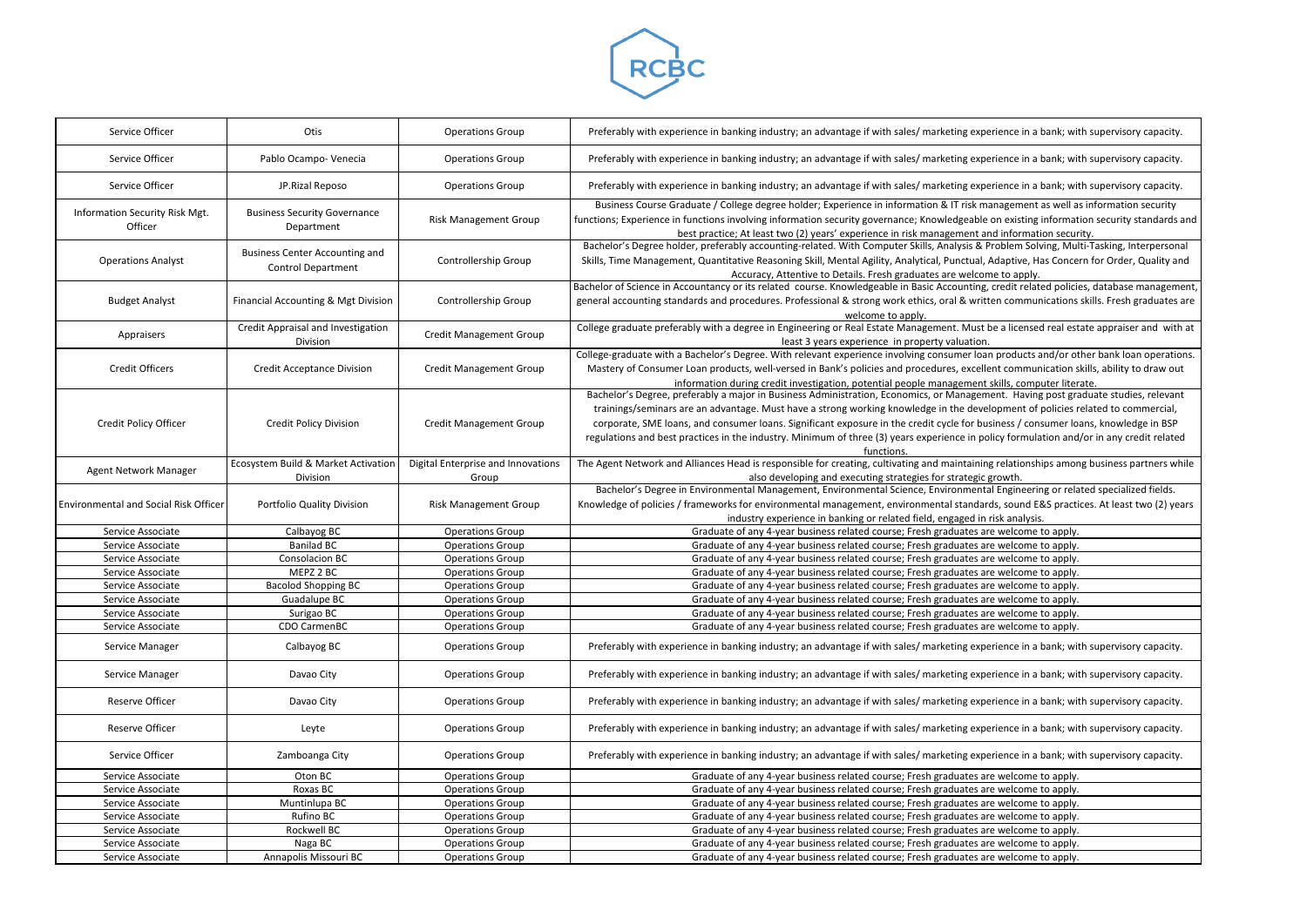

| Service Associate                | La Union BC                                                | <b>Operations Group</b>                     | Graduate of any 4-year business related course; Fresh graduates are welcome to apply.                                                                                                                                        |
|----------------------------------|------------------------------------------------------------|---------------------------------------------|------------------------------------------------------------------------------------------------------------------------------------------------------------------------------------------------------------------------------|
| Service Associate                | <b>Batac BC</b>                                            | <b>Operations Group</b>                     | Graduate of any 4-year business related course; Fresh graduates are welcome to apply.                                                                                                                                        |
| Service Associate                | Boni Avenue BC                                             | <b>Operations Group</b>                     | Graduate of any 4-year business related course; Fresh graduates are welcome to apply.                                                                                                                                        |
| Service Associate                | Morong BC                                                  | <b>Operations Group</b>                     | Graduate of any 4-year business related course; Fresh graduates are welcome to apply.                                                                                                                                        |
| Service Associate                | Molino BC                                                  | <b>Operations Group</b>                     | Graduate of any 4-year business related course; Fresh graduates are welcome to apply.                                                                                                                                        |
| Service Associate                | Guagua BC                                                  | <b>Operations Group</b>                     | Graduate of any 4-year business related course; Fresh graduates are welcome to apply.                                                                                                                                        |
| Service Associate                | Makati Rada BC                                             | <b>Operations Group</b>                     | Graduate of any 4-year business related course; Fresh graduates are welcome to apply.                                                                                                                                        |
| Service Associate                | Carlos Palanca BC                                          | <b>Operations Group</b>                     | Graduate of any 4-year business related course; Fresh graduates are welcome to apply.                                                                                                                                        |
| Service Associate                | 4th Ave, BGC BC                                            | <b>Operations Group</b>                     | Graduate of any 4-year business related course; Fresh graduates are welcome to apply.                                                                                                                                        |
| Service Associate                | <b>Buendia BC</b>                                          | <b>Operations Group</b>                     | Graduate of any 4-year business related course; Fresh graduates are welcome to apply.                                                                                                                                        |
| Service Associate                | Malate BC                                                  | <b>Operations Group</b>                     | Graduate of any 4-year business related course; Fresh graduates are welcome to apply.                                                                                                                                        |
| Service Associate                | C. Raymundo Pasig BC                                       | <b>Operations Group</b>                     | Graduate of any 4-year business related course; Fresh graduates are welcome to apply.                                                                                                                                        |
| Service Associate                | Paseo de Roxas BC                                          | <b>Operations Group</b>                     | Graduate of any 4-year business related course; Fresh graduates are welcome to apply.                                                                                                                                        |
| Service Associate                | <b>Betterliving BC</b>                                     | <b>Operations Group</b>                     | Graduate of any 4-year business related course; Fresh graduates are welcome to apply.                                                                                                                                        |
|                                  |                                                            |                                             | College degree preferably Computer Science/ Computer Engineering or equivalent educational background                                                                                                                        |
|                                  |                                                            |                                             | Must have background in Finacle core banking system                                                                                                                                                                          |
| <b>Systems Solutions Analyst</b> | Systems Integrated Solutions                               | <b>Operations Group</b>                     | Should have 2-5 years' work experience in conducting User Acceptance Testing, User access administration, system configuration and other                                                                                     |
|                                  | Department                                                 |                                             | related activities                                                                                                                                                                                                           |
|                                  |                                                            |                                             |                                                                                                                                                                                                                              |
|                                  |                                                            |                                             | Possesses general banking knowledge and exposure to branch banking and operations<br>Bachelor's Degree holder. Preferably familiar with consumer loans products, lending operations, and credit policies. Excellent customer |
| Loan Service Officer             | PLC La Union                                               | <b>Consumer Lending Group</b>               | service skills is required.                                                                                                                                                                                                  |
|                                  | Knkow Your Client Department -                             |                                             | Bachelor's Degree, preferably Business Course. With at least least three (3) years of bank Operations-related work. With solid background on                                                                                 |
| <b>KYC Control Officer</b>       | <b>Branch Control Division</b>                             | <b>Operations Group</b>                     | AML. Knowledgeable on branch operations especially branch account opening and exceptions handling.                                                                                                                           |
|                                  |                                                            | Asset Management & Remedial                 | Bachelor's Degree in any Business or Economics course. With at least 2 years banking experience preferably in the area of lending/account                                                                                    |
| Remedial Account Officer         | Corporate Remedial Management                              |                                             | management, remedial management, credit analysis                                                                                                                                                                             |
| Records Management Officer       |                                                            | Group                                       | Bachelor's Degree holder. Preferably with experience in Documentation handling/review, Custodianship/safekeeping of important bank                                                                                           |
| (Cabanatuan)                     | PLC Cabanatuan                                             | <b>Consumer Lending Group</b>               | documents, or general banking operations.                                                                                                                                                                                    |
|                                  |                                                            |                                             | Bachelor's Degree of any course. With mastery of consumer loan products, policies and procedures. Knowledgeable in lending operations                                                                                        |
| Pre-booking Acount Officer       | HO Housing Loans Fulfillment                               | <b>Consumer Lending Group</b>               | and credit policies.                                                                                                                                                                                                         |
|                                  |                                                            |                                             | With excellent oral & written communication skills and customer orientation                                                                                                                                                  |
|                                  |                                                            |                                             |                                                                                                                                                                                                                              |
|                                  |                                                            |                                             | - Bachelor's degree in marketing, business or related fields                                                                                                                                                                 |
|                                  |                                                            |                                             |                                                                                                                                                                                                                              |
|                                  |                                                            |                                             | - Preferably with at least 1 year experience working in a marketing/product/business or a role in a Banking or Financial Industry                                                                                            |
|                                  | CL Customer Care & Marketing                               |                                             | - MS Office knowledge esp MS Excel. Knowledge in Adobe/Canva or any design app preferred                                                                                                                                     |
| <b>Product Manager</b>           | Department                                                 | <b>Consumer Lending Group</b>               | -Excellent communication and presentation skills,                                                                                                                                                                            |
|                                  |                                                            |                                             | Responsible for driving the business growth of assigned consumer loan product/s through product development/enhancement, branding,                                                                                           |
|                                  |                                                            |                                             | marketing and launch of new sales generating campaigns in support of business objectives                                                                                                                                     |
|                                  |                                                            |                                             |                                                                                                                                                                                                                              |
|                                  |                                                            |                                             |                                                                                                                                                                                                                              |
|                                  | Office of the Group Head -                                 |                                             | College Graduate, Industrial Engineering Course Preferred                                                                                                                                                                    |
| <b>Planning Officer</b>          | Operations                                                 | <b>Operations Group</b>                     | Proficient in Excel, PPS, GSuite Tools                                                                                                                                                                                       |
|                                  |                                                            |                                             | Exposure to bank processes and project management is an advantage; analytical; can work with minimal supervision                                                                                                             |
|                                  |                                                            |                                             |                                                                                                                                                                                                                              |
| <b>Implementation Manager</b>    | Projects and Support Department                            | <b>Operations Group</b>                     | College graduate, Must possess Branch operations experience, Must be an Powerpoint and Excel expert                                                                                                                          |
|                                  |                                                            |                                             | To handle implementation of Projects, mainly Branch of Today Project and other digitization projects                                                                                                                         |
| Product Development Manager      |                                                            |                                             | College Graduate with a business related course. With experience in Product Development and Management, Portfolio Management,                                                                                                |
|                                  | Service Delivery Mgt Division                              | Digital Enterprise and Innovations          | Promoting Process Improvement, Developing Standards, Managing Processes front and back Operations Procedures, Branch Banking                                                                                                 |
|                                  |                                                            | Group                                       | Processing, Dashboard and Reporting Monitoring on SLAs and TATs Industry. With at least 10-15 years of work experience in banking,                                                                                           |
|                                  |                                                            |                                             | fintech, or related industries. Worked with Management and high impact projects.                                                                                                                                             |
|                                  |                                                            |                                             | BSc degree in Journalism, Marketing or relevant field. Good knowledge of banking and financial products. Proven work experience as a                                                                                         |
|                                  | <b>Ecosystem Build &amp; Market Activation</b><br>Division | Digital Enterprise and Innovations<br>Group | Content manager. Hands on experience with MS Office and WordPress. Knowledge of SEO and web traffic metrics. Familiarity with social                                                                                         |
| <b>Content Specialist</b>        |                                                            |                                             | media. Excellent writing skills in English.                                                                                                                                                                                  |
|                                  |                                                            |                                             |                                                                                                                                                                                                                              |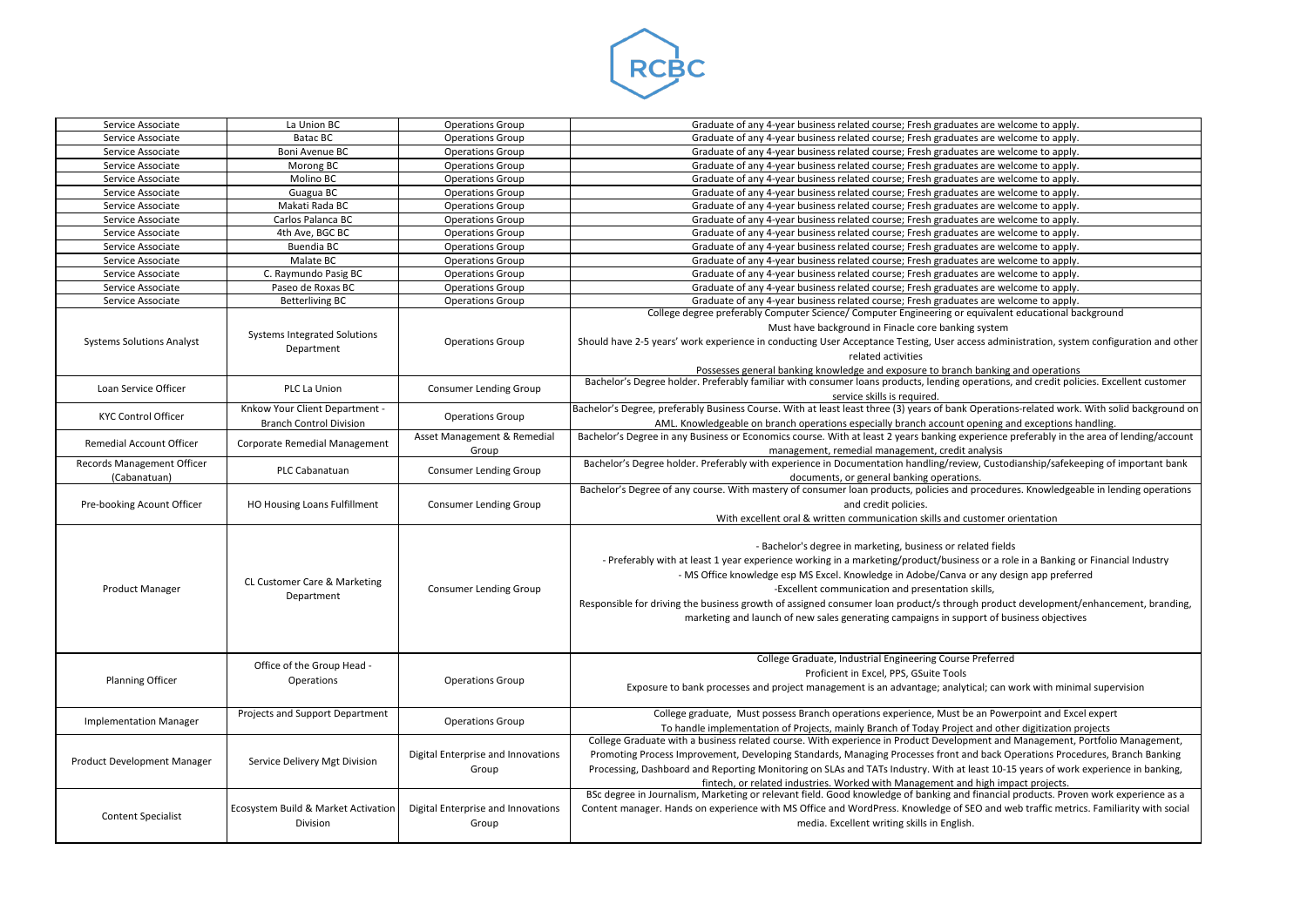

| Jr. Learning and Development Officer           | Learning and Development Division                        | Human Resources Group                               | Bachelor's Degree in Psychology or Behavioral Science. Exposure on customer service training, human resources processes/conce<br>training needs analysis. Preferably with 1 year experience in Human Resources, Training and Development. Proficient in basic M<br>programs.                                                                                                                                                                                                                                                                                                                         |
|------------------------------------------------|----------------------------------------------------------|-----------------------------------------------------|------------------------------------------------------------------------------------------------------------------------------------------------------------------------------------------------------------------------------------------------------------------------------------------------------------------------------------------------------------------------------------------------------------------------------------------------------------------------------------------------------------------------------------------------------------------------------------------------------|
| Learning and Development Assistant             | Learning and Development Division                        | Human Resources Group                               | Bachelor's Degree in Psychology or Behavioral Science. Exposure on customer service training, human resources processes / conc<br>training needs analysis. Preferably with 1 year experience in Human Resources, Training and Development. Proficient in basic M<br>programs.                                                                                                                                                                                                                                                                                                                        |
| Litigation Lawyer                              | <b>Litigation Department</b>                             | Legal Affairs Group                                 | LLB Graduate. General knowledge of law. Litigation experience of at least 2 years.                                                                                                                                                                                                                                                                                                                                                                                                                                                                                                                   |
| Labor Relations Lawyer                         | Labor Department                                         | Legal Affairs Group                                 | LLB Graduate. Basic legal principles involving Labor Law, Administrative Law, Commercial Law, Civil Law, Criminal Law, and Reme<br>and/or the Rules of Procedure. At least three (3) years' experience, preferably as a legal counsel for a banking institution, with em<br>bank fraud investigation and prosecution and at least three (3) years litigation experience before the NLRC and/or regular co                                                                                                                                                                                            |
| Legal Operations Lawyer                        | <b>Legal Operations Division</b>                         | Legal Affairs Group                                 | LLB Graduate. General knowledge of law. 3 years experience. Computer literate and can handle basic word processing programs; c<br>multiple tasks at any given time; can work with minimal supervision.                                                                                                                                                                                                                                                                                                                                                                                               |
| Documentation Lawyer                           | Loan Documentation Division                              | Legal Affairs Group                                 | Passed the Philippine Bar. Contract drafting; banking operations; corporate and commercial law<br>At least three (3) years of work experience in corporate and commercial law practice.                                                                                                                                                                                                                                                                                                                                                                                                              |
| Marketing Manager - Acquisition &<br>Migration | Digital Consumer Engagement<br>Division                  | <b>Marketing Group</b>                              | At least a bachelor's degree in Marketing, Advertising, or any business-related course. At least 3-7 years of professional exper<br>specifically in digital marketing and/or digital media planning/buying, growth marketing.<br>Preferably from telco/e-commerce/fintech background, exposure to brand management and customer experience, an advantage.<br>thinker who understands business priorities, effectively execute initiatives that can drive results, and gets excited about data, g<br>marketing and attribution.                                                                       |
| Marketing Manager - Activation &<br>Usage      | Digital Consumer Engagement<br>Division                  | <b>Marketing Group</b>                              | At least a bachelor's degree in Marketing, Advertising, or any business-related course. At least 3-7 years of professional exper<br>specifically in digital marketing and/or digital media planning/buying, growth marketing.<br>Preferably from telco/e-commerce/fintech background, exposure to brand management and customer experience, an advantage.<br>thinker who understands business priorities, effectively execute initiatives that can drive results, and gets excited about data, g<br>marketing and attribution.                                                                       |
| Quantitative Risk Officer                      | <b>Enterprise Risk Division</b>                          | <b>Risk Management Group</b>                        | Degree in quantitative discipline (statistics, mathematics, economics). R programming is required. Familiarity and understanding<br>risk and model validation<br>Experience in research. At least 3 years of risk management experience within banking industry, preferably with exposure to credi<br>and liquidity risk. Resourceful in obtaining complex methods and approaches useful for valuations, and mathematical and financial<br>for complete understanding of complex products. Excellent analytical, quantitative and modeling skills. Ability to communicate t<br>concepts effectively. |
| Relationship Manager (Alabang)                 | Alabang Lending Center                                   | Small and Medium Enterprise<br><b>Banking Group</b> | Bachelor's degree holder. With experience in managing corporate accounts, specifically SMEs.                                                                                                                                                                                                                                                                                                                                                                                                                                                                                                         |
| Compliance & Operational Risk<br>Officer       | <b>Business Control &amp; Administration</b><br>Division | Small and Medium Enterprise<br><b>Banking Group</b> | Bachelor's degree holder. Preferably with experience in banking. Willing to move up to a sales position in the future                                                                                                                                                                                                                                                                                                                                                                                                                                                                                |
| Product Development & Marketing<br>Officer     | Trust Product Development &<br><b>Marketing Division</b> | Trust and Investments Group                         | Bachelor's degree holder. With experience in product management and development in the banking or financial industry                                                                                                                                                                                                                                                                                                                                                                                                                                                                                 |
| Sales Trader                                   | <b>Commercial Distribution Department</b>                | <b>Treasury Group</b>                               | With at least 3 years of experience in treasury sales. Certified Treasury Professionals preferred. Certified FI & FX Salesmen an ad                                                                                                                                                                                                                                                                                                                                                                                                                                                                  |
| Trader                                         | Asset Portfolio Management Division                      | <b>Treasury Group</b>                               | With at least 3 years of experience in treasury sales. Certified Treasury Professionals preferred. Certified FI & FX Salesmen an ad                                                                                                                                                                                                                                                                                                                                                                                                                                                                  |
| Trader                                         | <b>Liquidity Management Division</b>                     | <b>Treasury Group</b>                               | With at least 3 years of experience in treasury sales. Certified Treasury Professionals preferred. Certified FI & FX Salesmen an ad                                                                                                                                                                                                                                                                                                                                                                                                                                                                  |
| <b>Account Officer</b>                         | Trust Research & Credit Management<br>Division           | Trust and Investments Group                         | Bachelor's degree holder. With experience in credit or trust.industry                                                                                                                                                                                                                                                                                                                                                                                                                                                                                                                                |
| <b>Product Manager</b>                         | <b>Product Management Division</b>                       | <b>Global Transaction Banking Group</b>             | Bachelor's degree holder. With experience in product management and cash management services                                                                                                                                                                                                                                                                                                                                                                                                                                                                                                         |
| <b>Business Relationship Officer</b>           | San Pablo BC                                             | <b>Retail Banking Group</b>                         | Familiar with sales process/sales leadership; With banking and market knowledge; Adept in Strategic Planning and Management;<br>Management and knowledge in risk management controls; Account management; Working knowledge in credit evaluation, an<br>techniques/methods, banking policies and procedures, and knowledgeable with bank products and services.                                                                                                                                                                                                                                      |
| <b>Business Relationship Officer</b>           | Angeles - Sto. Cristo BC                                 | <b>Retail Banking Group</b>                         | Familiar with sales process/sales leadership; With banking and market knowledge; Adept in Strategic Planning and Management;<br>Management and knowledge in risk management controls; Account management; Working knowledge in credit evaluation, an<br>techniques/methods, banking policies and procedures, and knowledgeable with bank products and services.                                                                                                                                                                                                                                      |

ing, human resources processes/concepts, and nd Development. Proficient in basic MS Office

ag, human resources processes / concepts, and nd Development. Proficient in basic MS Office

aw, Civil Law, Criminal Law, and Remedial Law nsel for a banking institution, with emphasis on ice before the NLRC and/or regular courts.

dle basic word processing programs; can handle supervision.

t least 3-7 years of professional experience ng, growth marketing.

d customer experience, an advantage. Strategic results, and gets excited about data, growth

t least 3-7 years of professional experience ng, growth marketing.

d customer experience, an advantage. Strategic results, and gets excited about data, growth

quired. Familiarity and understanding of model

stry, preferably with exposure to credit, market ations, and mathematical and financial analysis odeling skills. Ability to communicate technical

Fred. Certified FI & FX Salesmen an advantage

rred. Certified FI & FX Salesmen an advantage

rred. Certified FI & FX Salesmen an advantage

**Strategic Planning and Management; Financial** ng knowledge in credit evaluation, analysis, ith bank products and services.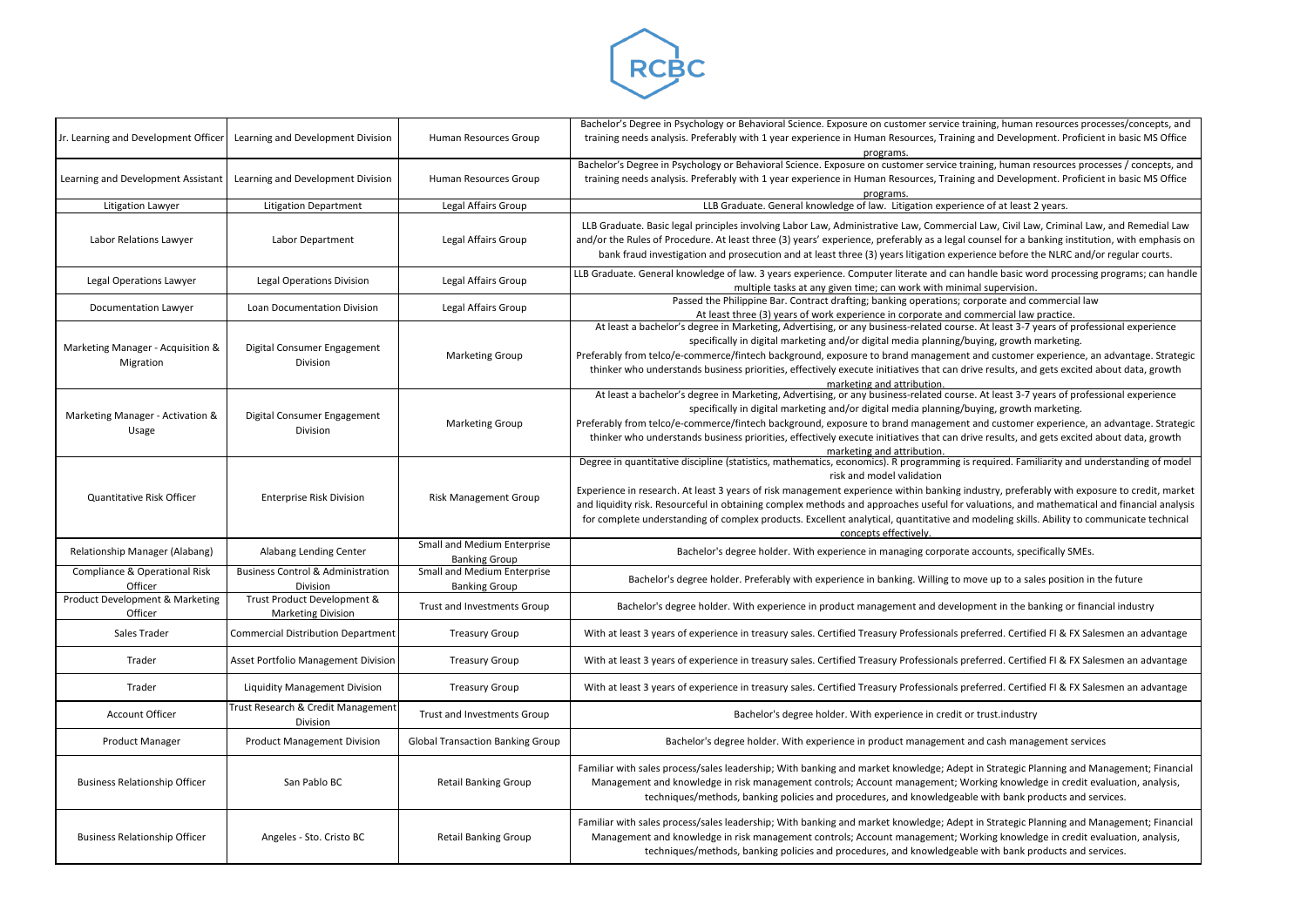

| <b>Disbursement Analyst</b>                                        | Asset Management & Sundry Section                       | Controllership Group          | B.S. Accountancy or any business course. Preferably with background in Oracle and experience in disbursement. Fresh graduates are<br>welcome to apply.                                                                                                                                                                                                                                                                                                                                                                        |
|--------------------------------------------------------------------|---------------------------------------------------------|-------------------------------|-------------------------------------------------------------------------------------------------------------------------------------------------------------------------------------------------------------------------------------------------------------------------------------------------------------------------------------------------------------------------------------------------------------------------------------------------------------------------------------------------------------------------------|
| <b>Business Relationship Officer</b>                               | Cabanatuan                                              | <b>Retail Banking Group</b>   | Familiar with sales process/sales leadership; With banking and market knowledge; Adept in Strategic Planning and Management; Financial<br>Management and knowledge in risk management controls; Account management; Working knowledge in credit evaluation, analysis,<br>techniques/methods, banking policies and procedures, and knowledgeable with bank products and services.                                                                                                                                              |
| <b>Business Relationship Officer</b>                               | Lipa                                                    | <b>Retail Banking Group</b>   | Familiar with sales process/sales leadership; With banking and market knowledge; Adept in Strategic Planning and Management; Financial<br>Management and knowledge in risk management controls; Account management; Working knowledge in credit evaluation, analysis,<br>techniques/methods, banking policies and procedures, and knowledgeable with bank products and services.                                                                                                                                              |
| <b>Business Relationship Officer</b>                               | Antipolo                                                | <b>Retail Banking Group</b>   | Familiar with sales process/sales leadership; With banking and market knowledge; Adept in Strategic Planning and Management; Financial<br>Management and knowledge in risk management controls; Account management; Working knowledge in credit evaluation, analysis,<br>techniques/methods, banking policies and procedures, and knowledgeable with bank products and services.                                                                                                                                              |
| Team Leader                                                        | Field Collection and Recovery<br>Department             | <b>Consumer Lending Group</b> | Graduate of Business Management of any related course;<br>With supervisory/team leader experience and know-how in handling past due consumer loans from early aging to litigation gained from<br>Banks, Financial Institutions or Collection Agency;<br>Good written and oral communication skills; Proficient in Microsoft Office Applications (Word, Excel, PowerPoint),<br>Excellent organizational, analytical and problem solving skills                                                                                 |
| <b>Reserve Officer</b>                                             | Central Metro Manila & Rizal Service<br>Region          | <b>Operations Group</b>       | Preferably with experience in banking industry; an advantage if with sales/ marketing experience in a bank; with supervisory capacity.                                                                                                                                                                                                                                                                                                                                                                                        |
| <b>Reserve Officer</b>                                             | North Metro Manila Service Region                       | <b>Operations Group</b>       | Preferably with experience in banking industry; an advantage if with sales/ marketing experience in a bank; with supervisory capacity.                                                                                                                                                                                                                                                                                                                                                                                        |
| Service Officer                                                    | Don Jesus Boulevard, Muntinlupa                         | <b>Operations Group</b>       | Preferably with experience in banking industry; an advantage if with sales/ marketing experience in a bank; with supervisory capacity.                                                                                                                                                                                                                                                                                                                                                                                        |
| Jr. Corporate Planning Officer                                     | <b>Financial and Business Planning</b><br>Division      | Corporate Planning Group      | College graduate of business, economics, Industrial Engineering, Information Systems, Math or related fields.<br>With knowledge or experience in strategic planning and basic corporate finance.<br>Preferably with at least 1 year experience in the banking industry.<br>Fresh graduates are welcome to apply.                                                                                                                                                                                                              |
| Senior Corporate Planning Officer for<br><b>Strategic Planning</b> | <b>Financial and Business Planning</b><br>Division      | Corporate Planning Group      | College graduate of business, economics, Industrial Engineering, Information Systems, Math or related fields.<br>With knowledge or experience in planning, analysis, and project management.<br>Preferably with at least 3 years experience in the banking industry.                                                                                                                                                                                                                                                          |
| Social Media and Brand Officer                                     | <b>Marketing Communication</b><br>Division              | <b>Marketing Group</b>        | Passionate, creative, results oriented individuals with good project management skills. The ideal talent should have at least 3<br>years experience in a similar capacity working for established brands or in a digital marketing agency servicing big brands.<br>Exposure to brand management is a plus.                                                                                                                                                                                                                    |
| Fraud Investigations Officer                                       | Market and Liquidity Risk<br><b>Management Division</b> | <b>Risk Management Group</b>  | College degree; Masters degree, not preferred but an advantage.<br>2-5 years working experience in the related field.<br>With knowledge of specific functional work - Bank Operations, Risk Management, Fraud Investigations & Monitoring, Data<br>Analytics, System Analysis                                                                                                                                                                                                                                                 |
| <b>Operations Risk Officer</b>                                     | <b>Operations Risk Management</b><br>Department         | <b>Risk Management Group</b>  | College degree related to Business Management, Finance.<br>With working knowledge in Risk Assessment Techniques, Methodology and its application in banking operations.<br>With 5 years exposure to Banking Operations, Operational Risk or Audit function.                                                                                                                                                                                                                                                                   |
| <b>Liquidity Risk Analyst</b>                                      | Market & Liquidity Risk Division                        | <b>Risk Management Group</b>  | Degree in a quantitative subject (Statistics, Math or Engineering), preferably with graduate degree subjects<br>Degree in business (Finance, Accounting, Management) preferably with graduate degree subjects<br>With experience in statistical research.<br>With experience with Balance Sheet items and Treasury Products.<br>Resourceful in obtaining complex methods and approaches useful for valuations, limits setting, and for complete understanding or<br>complex products.<br>Preferably with experience in IRRBB. |
| <b>BUF/APA Analyst</b>                                             | <b>Management Accounting</b><br>Department              | <b>Controllership Group</b>   | Financial and/or Business related course with background in Accounting. With knowledge of own area and adequate<br>understanding of other fields (Uses and Sources, NRFF Analysis, Balance Sheet and Income Statement, transfer pricing,<br>management accounting) are required.                                                                                                                                                                                                                                              |